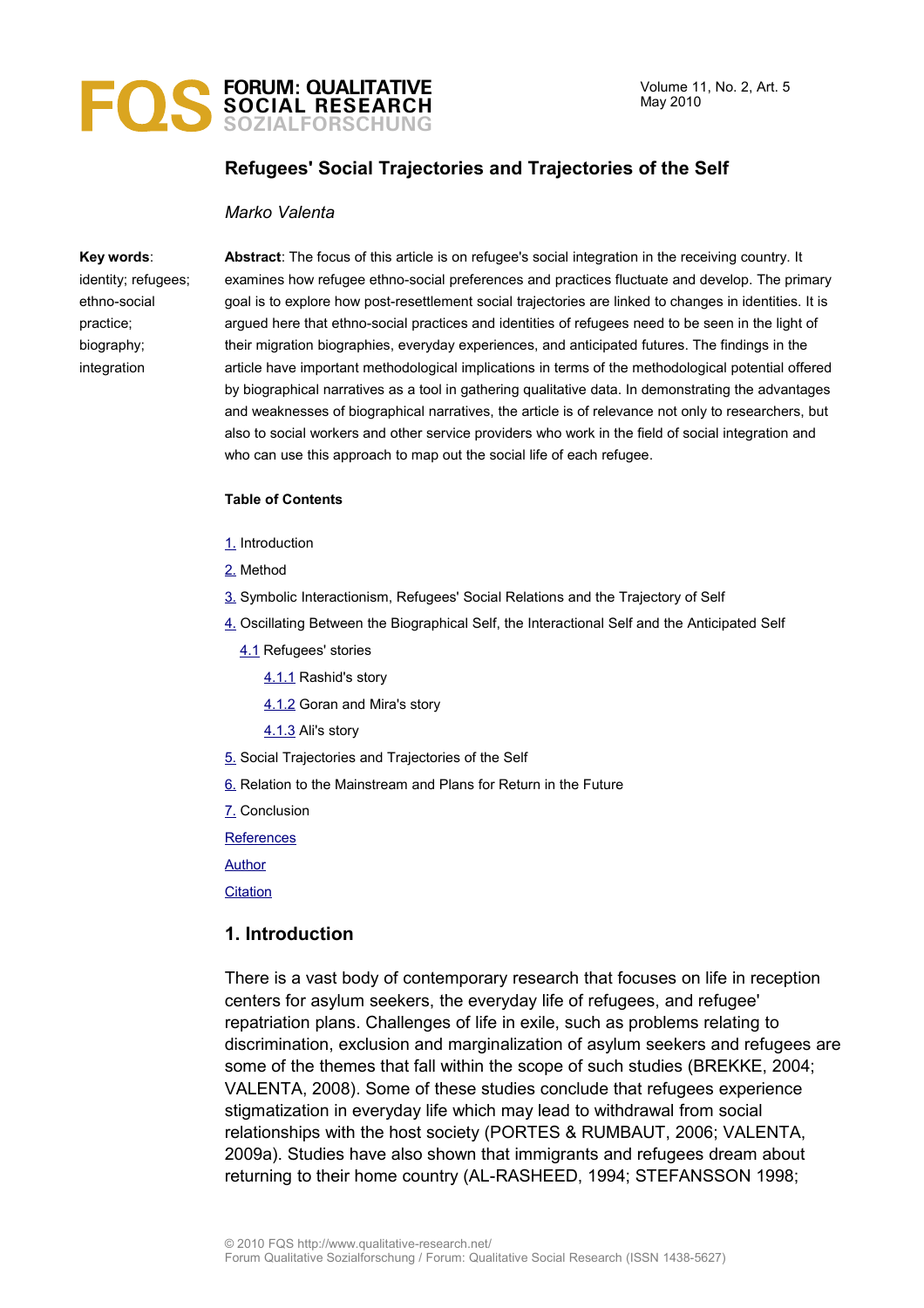BREKKE, 2001; EASTMOND, 2006), which may reduce their motivation to integrate into the host society. [1]

There is also a vast corpus of migration literature and biographical research already published in *FQS* which focuses on the interplay between the past and the present as well as on the nexus of intra-biographical developments and identities of belonging, social life and anticipated future (BRANDHORST, 2009; GRÜN, 2009; KÖTTIG, CHAITIN, LINSTROTH & ROSENTHAL, 2009; KÜVER, 2009; ZINN, 20[1](#page-1-0)0).<sup>1</sup> By linking the pool of knowledge drawn from the literature on refugees and the biographical research, this article contributes to the field in two ways. Firstly, the article shows how refugees social trajectories and identities develop and interact with their memories of life in reception centers, their current daily experience of bridging to the mainstream, and their repatriation plans. Secondly, the findings in the article have important methodological implications by demonstrating the functional potential of narratives as a tool for gathering qualitative data from refugees. [2]

This article is based on data collected from 40 refugees from Iraq, Bosnia and Croatia who resettled in Norway in the late 1990s. However, the article does not focus on the Norwegian experience in the context of societal reception, or on how different ethnic groups position themselves in relation to the mainstream. The focus is placed on certain socio-psychological aspects of life in exile, including how refugee ethno-social preferences, practices, and identities fluctuate and develop over longer periods of time. In short, the article aims to examine how trajectories of the self interact with social trajectories among people in exile. The research questions are: How do refugees relate their self-work and ethno-social behavior to their past and present, and anticipated future self? Are there common features in refugee identity development and ethno-social practice? Indeed, as will be shown, refugee trajectories of the self, and their social trajectories share certain features in common. [3]

The theoretical framework for this analysis has been influenced by, conventional symbolic interactionist theory with its central focus on the interactional self and on self-worth arising out of face-to-face interactions. It is also inspired by GIDDENS (1991) who relates the self to the actor's anticipated future. In the empirical/analytical section of the article, some of these well known concepts will be elaborated upon and modified for the purpose of my exploration. Amongst other things, I emphasize the merits of GIDDENS' idea that the sense of "who we are" is connected to our ideas about who we were in the past and where we are going in the future (GIDDENS, 1991). In line with GIDDENS' view, it is assumed that refugees reconstruct the past and modify the anticipated future in order to achieve a better fit with present day actions. I call this "honoring the current interactional self." It is also held that a refugee may honor a formerly held concept of the self by selectively or strategically avoiding interactions and relationships that could undermine or even contradict the validity of the former self-image. We could call this strategy "honoring the biographical self." Conversely, through a

<span id="page-1-0"></span><sup>1</sup> For other contributions on this topic see *[FQS](http://www.qualitative-research.net/index.php/fqs/issue/view/32)* [10\(3\)](http://www.qualitative-research.net/index.php/fqs/issue/view/32) and *[FQS](http://www.qualitative-research.net/index.php/fqs/issue/view/33)* [11\(1\).](http://www.qualitative-research.net/index.php/fqs/issue/view/33)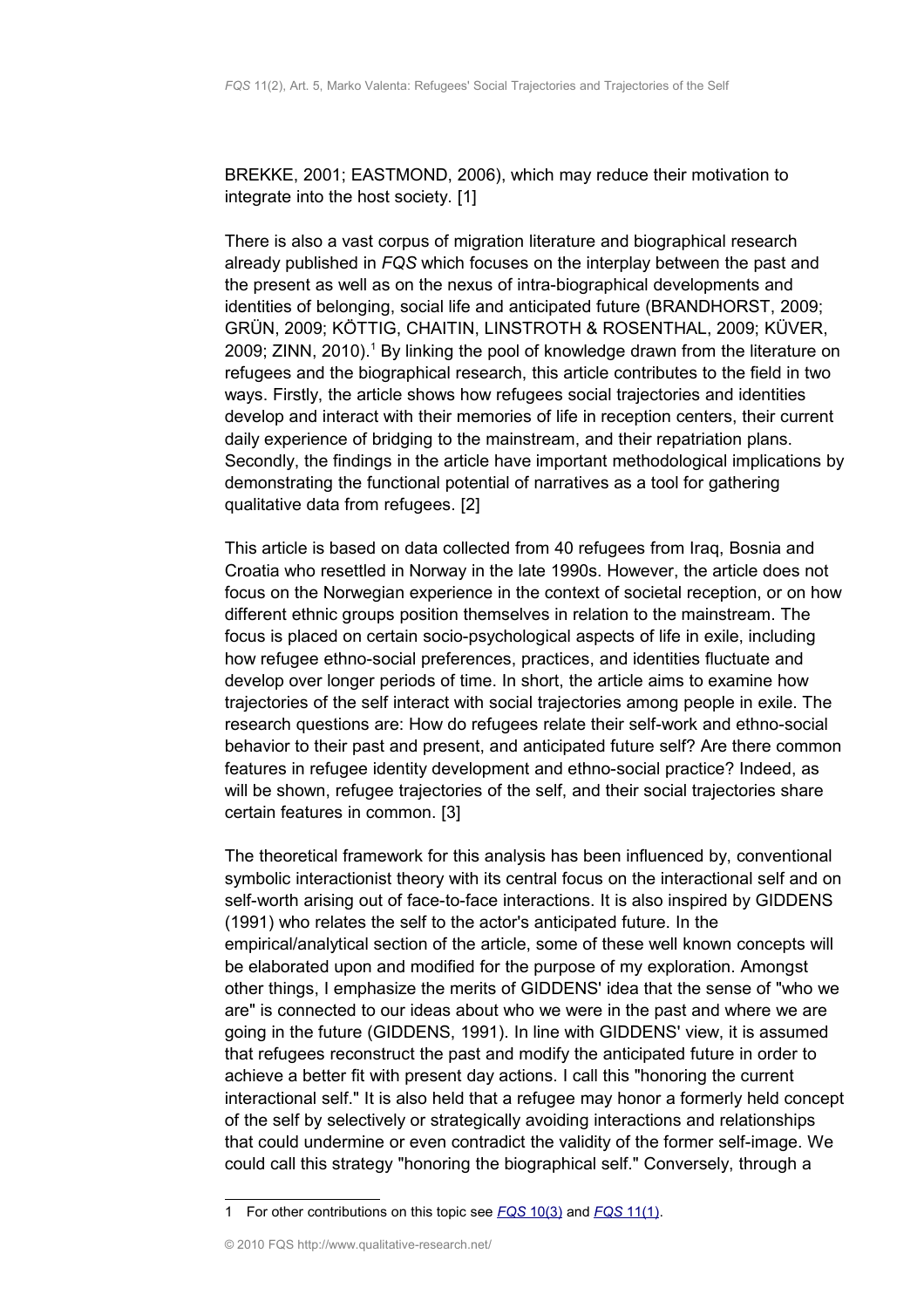process of reverse engineering, the anticipated self may wield equal influence over current actions, leading to a reconstruction of past memories. The dream of the return, frequently discussed in migration studies (LUNDBERG, 1989; AL-RASHEED, 1994), can be called "honoring the anticipated self." [4]

# <span id="page-2-0"></span>**2. Method**

As part of a larger study which focused on immigrants and refugees' social integration and their self-work in everyday life, I undertook interviews with 40 refugees who resettled in Norway in the late 1990's. During the first stage of my sampling and selection of interviewees I tried to achieve variation within the data with respect to age, sex, family situation, marital status, place of residence and ethnicity. Most (28) of my informants have lived between 8 and 12 years in Norway. They originate from three countries: Twelve informants came from Croatia, 15 from Iraq and 13 from Bosnia. Thirty lived in Trondheim at the time of the interviews: the remainder lived in three small towns in Northern, Central and South-Eastern Norway. The oldest informant at the time the study began was 65, while the youngest was 17. Twenty-one are men, and nineteen are women. By comparing these categories I hoped to highlight differences and similarities with regards to the immigrants' biographies, social trajectories and experiences in mastering their everyday life. The immigrants (from the ex-Yugoslav republics and Iraq) were chosen because they represent some of the largest first generation immigrant groups in Norway. [5]

In order to explore how immigrants' ethno-social practices, identities and day-today reality developed and changed over time, I also followed several refugees over a long period of time. I did not have resources and opportunity to reinterview the whole group of 40 refugees. I re-interviewed the same refugees (nine informants) two or three times over a period of six years (at approximately two-year intervals). In this stage of my research, I used a combination of purposeful and theoretical sampling (GLASER & STRAUSS, 1967; ALVESSON & SKÖLDBERG, 1994; MARSHALL, 1996; RITCHIE & LEWIS, 2003). Since I already knew the subjects, I was able to select them purposefully according to their different past and present, and anticipated future self. In other words I selected nine cases which were likely to illustrate my theoretically driven assumptions on refugees' social trajectories and the trajectories of the self. During the sampling and selection of these interviewees I also tried to achieve the same variation within the data as evident in the whole sample group, including the variations in age, sex, ethnicity and family situation. [6]

Inspired by ROSENTHAL (2004), I collected refugees' biographies using biographical narrative interviews which enabled me to construct a chronology of the refugee's life from their arrival to the present. The chronology included the person's experiences in life, such as life in a reception center, friendships, employment in Norway, family reunion, marriage and birth of children. The biographical case reconstruction was used in analysis of the interviews. This approach was successfully applied in analysis of biographical narratives (ROSENTHAL, 1993, 2004; CHAMBERLAYNE, BORNAT & WENGRAF, 2000;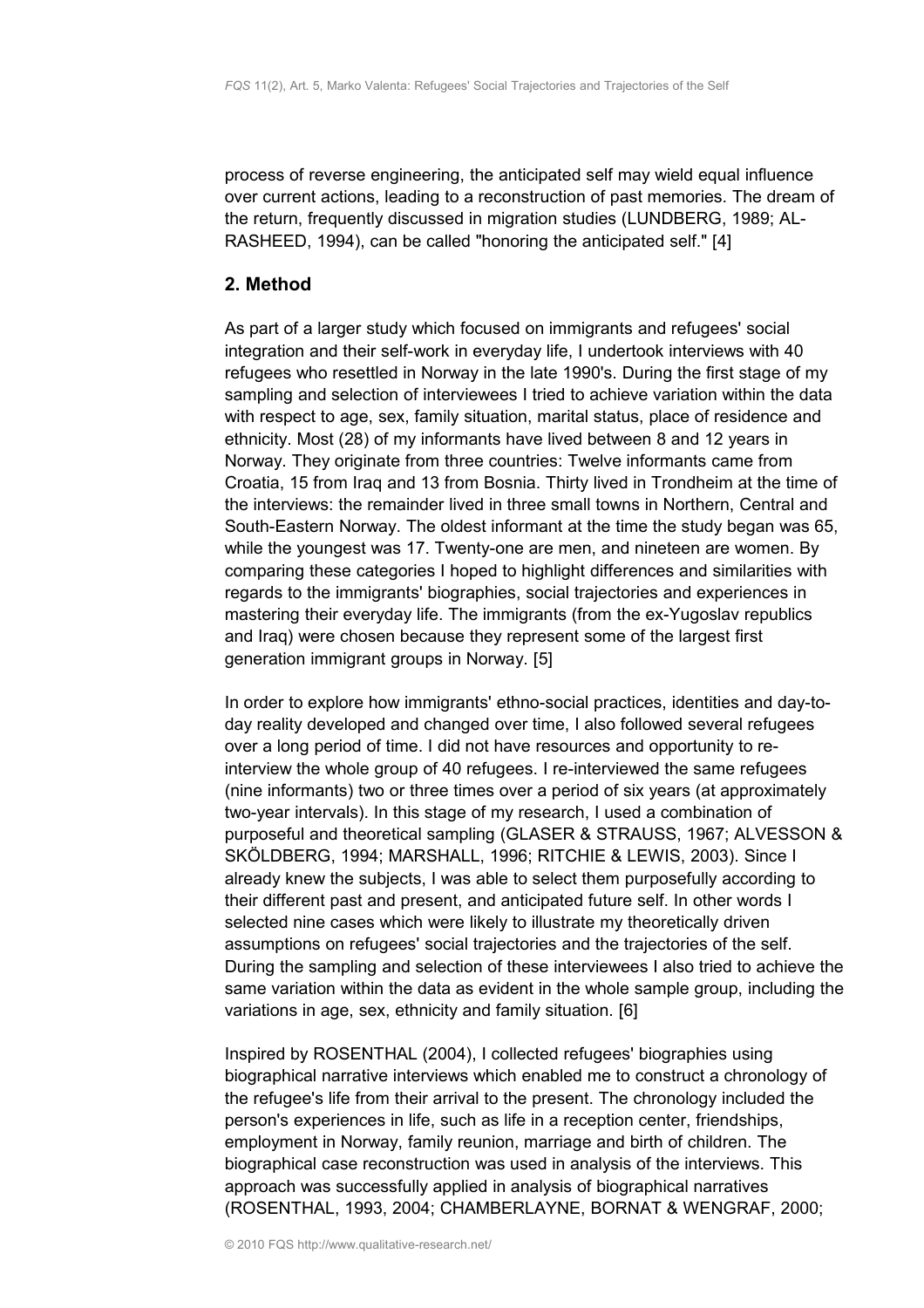MIETHE 2002; ZINN, 2010). ROSENTHAL (2004) suggests that the goal of biographical case reconstruction is to discern both the meaning of past experience and the meaning of self presentation in the present (ROSENTHAL, 2004, p.54). As MIETHE points out, this approach is based on the assumption that the view of the past is influenced by the present. It also assumes that the past perspectives differ from past experience, while past experience also affects the present (MIETHE, 2002, p.213). I followed these assumptions and suggestions, which seemed highly coherent with perspectives on "reflexive project of the self" proposed by GIDDENS (1991). Inspired by the GIDDENS' perspectives on a "trajectory of the self" (GIDDENS, 1991), I related these two traditional goals of biographical case reconstructions (ROSENTHAL, 2004), to the meaning of "the anticipated future" (GIDDENS, 1991, p.75). [7]

I started with the analysis focusing on the structure and content of informants' narrated stories which helped me to identify some general patterns and extraordinary experiences in their chronological accounts. Afterwards, I related the patterns and topics identified in the interview material to those presented by the same informants in the previous interviews. On this basis, it was possible to identify refugees' biographical reconstructions and the dynamic of their selfreinterpretations. [8]

I followed MAGOLDA's (2000) advice and wrote extensively about my preconceived notions about immigrants' social life and their day-to-day reality. This forced me to come to terms with my personal experiences and stereotypes. It also enabled me to engage in the process of identifying, acknowledging, and seeking out my subjectivity, a practice I continued throughout the study. Additionally, I constantly questioned my selections of certain leads and whether or not to follow up on them. I tried to identify several themes and topics across the interview material (such as those related to interconnections between refugees' self-work and ethno-social behavior). In order to make the analytical process more systematic, the interview transcriptions were coded and classified. Collected data was constantly broken down into themes and analytical categories. The coding ranged from open coding to axial and selective coding (STRAUSS & CORBIN, 1998; CHARMAZ, 2006). By reducing the data material in this way, I developed a better overall picture of my data material. By identifying themes and categories, I could more easily confront and compare comparative and contrasting cases. [9]

The analysis of my empirical data was mostly characterized by abduction where I continuously oscillated between theory and the empirical data I gathered. The process of analysis usually began in an inductive manner, but gradually became more deductive when theoretical concepts were used in order to interpret the data. Concurring with COFFEY and ATKINSON (1996) who maintain that data analysis should not be seen as a distinct last phase of research, I considered the analysis of my material as a reflexive, cyclical activity that was in simultaneous interplay with data collection, coding, writing, and further data collection. During this process, my meanings, interpretations and conclusions were saturated and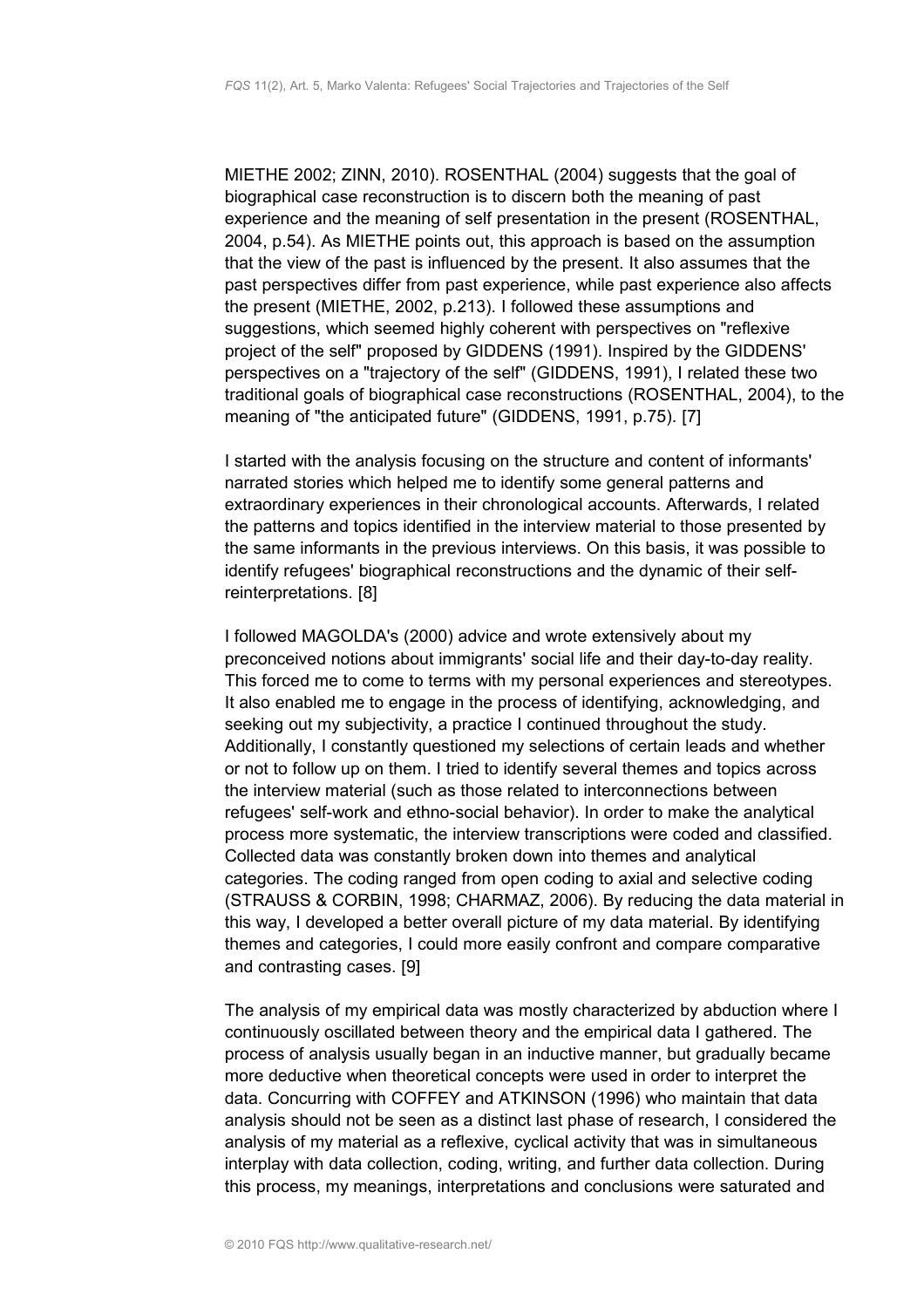working hypotheses emerged. Through further data collection, they were coded, verified, modified and contrasted with other methods of data collection. [10]

This continuous oscillation between the gathering and analysis of data contributed to the flexibility of the whole research process. I collected and analyzed refugees' biographies about the reconstruction of their social life in Norway from their arrival to the present. However, this strategy was not originally planned. In the beginning, the interviews focused on refugees' current social relations and how they were linked to their identities of belonging in relation to the mainstream. The interviews showed that immigrants' existing experience of dayto-day reality (for instance, feelings of stigma and misrecognition or a sense of belonging/non-belonging to the mainstream society) was closely related to different aspects of their personal social network. However, during the analysis of the interview transcripts I indicated that the experiences and meanings presented by some interviewees deviated from a main pattern: Several transcripts indicated that refugees' explained this discrepancy by referring to their earlier relations with Norwegians, saying that these relations helped them feel accepted. Although they may not have Norwegian friends now, they had them before. Until this finding, most of my coding and interviews were two-dimensional. One part of the interview and the subsequent coding procedure focused on refugees' everyday experiences while another part focused on the existing social relations and networks. [11]

I gradually acknowledged that I had to relate refugees' day-to-day-reality to their past and their anticipated future. In order to get a glimpse into the refugees' various "social integration careers," I modified my interviews and my coding of the interview transcripts. In later stages, the questions in interviews and analysis focused on the interplay between the past and the present as well as the intrabiographical developments with respect to refugees' social life and identities. I began the formal interviews by asking interviewees to give me a chronological story of their networking and experiences after resettlement in Norway. When these narratives had reached the present time, the focus of interview shifted toward exploring the informants' everyday experiences, and the meanings they attached to them. As the interviews evolved, my focus gradually moved toward my informants' anticipated future, integration hopes, repatriation plans, etc. This procedure was used each time I met the refugees (at approximately two-year intervals). This enabled me to identify themes and topics across the interview material, compare informants' narratives about the past, and indicate cases where they engaged in reconstructions of their biographic self. [12]

# <span id="page-4-0"></span>**3. Symbolic Interactionism, Refugees' Social Relations and the Trajectory of Self**

According to MEAD (1962 [1934]) the acting and unconscious part of the self is in constant alternation in ongoing conduct with the observing and conscious part. The symbolic interactionist theory, which departs from Mead's seminal notions, has often been used in explorations of immigrants' social life. These studies link immigrants and refugees' self-work to their day-to-day reality and networks (HØGMO, 1997; MARVASTI, 2005; VALENTA, 2009b). In my view, we should go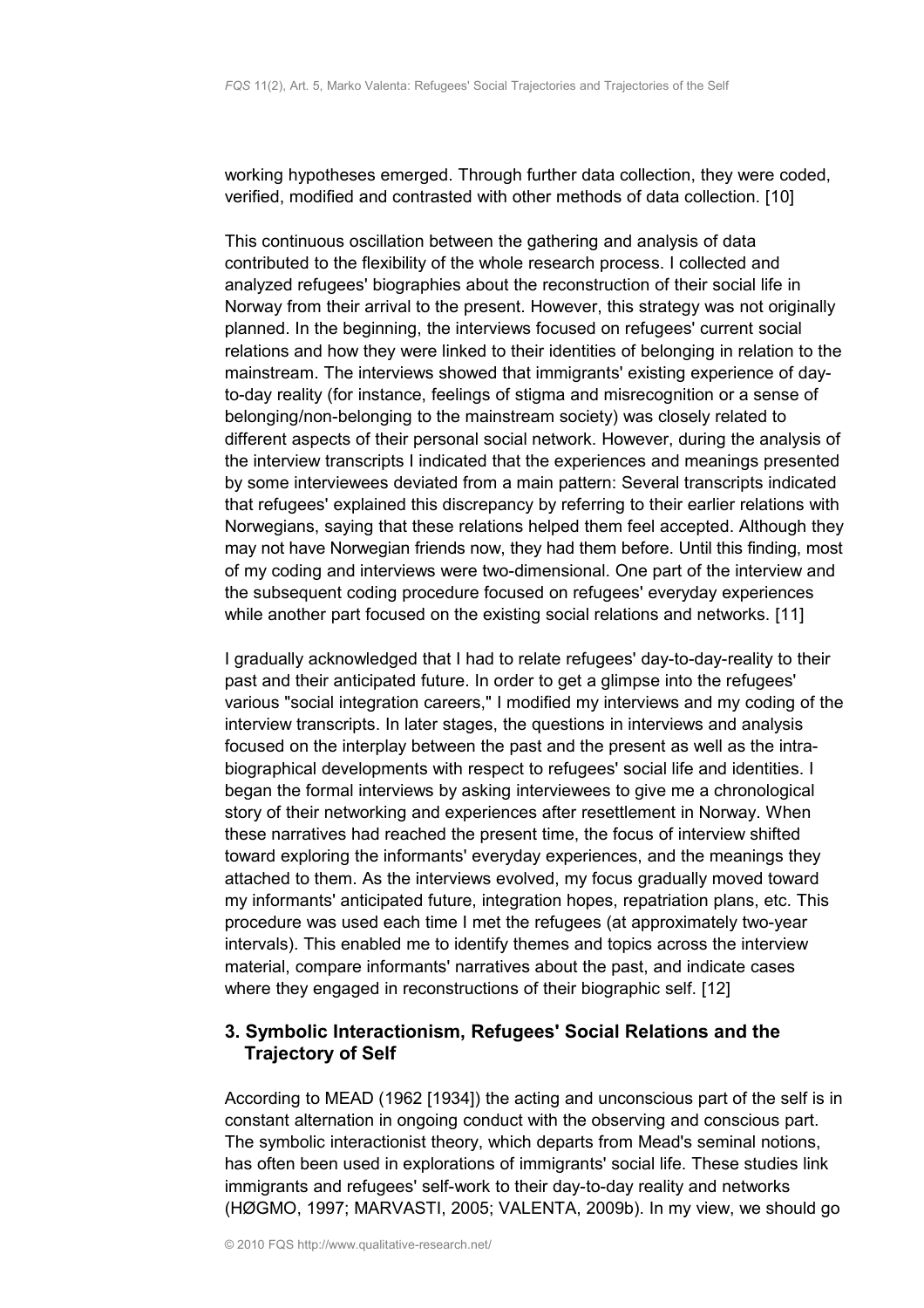one step further and acknowledge that the interactions between the current identities, self-work and ethno-social practices cannot be seen as isolated from their ongoing self-redefinitions with references to the past and anticipated future. Refugees' reconstruction of social life and identity work interact and evolve over time. I believe that the mutuality and tensions that characterize the relation between Mead's creative "I" and the reflective "me" also exist in the relation between refugees' self-images of the past (biographic self), their current identity deployment and their desires and anticipations of who they will be in the future (anticipated self). [13]

In order to place intrapersonal and interpersonal dimensions of refugees' social life into a more comprehensive time-frame, the conventional symbolic interactionist theory has to be extended. Here, we may again draw on GIDDENS' theory. According to GIDDENS, we are constantly involved in a "reflexive project of the self" and a "trajectory of the self" (GIDDENS, 1991). GIDDENS argues that the process of 'monitoring' is at the core of our reflexivity. According to GIDDENS, people are engaged in continually monitoring their own actions and the actions of others. These activities necessitate reflecting upon what has happened and anticipating what might happen in the future. As GIDDENS (1991) points out:

"The self forms a trajectory of development from the past to the anticipated future. The individual appropriates his past by shifting through it in the light of what is anticipated for an (organized) future...the reflexive construction of self-identity depends as much on preparing for the future as on interpreting the past, although the 'reworking' of the past events is certainly always important in this process" (pp.75-85). [14]

According to GIDDENS, we cannot take our identities for granted. In a dynamically changing and diverse modern society, identity is achieved rather than ascribed. In the practical conduct of everyday life, people avoid the dangers that may undermine their self-identity. Our actions and identities are constructed and reconstructed through reflexive interactions with ourselves and other people. They are fragile and therefore they have to be constantly worked, examined and refashioned in everyday life. The outcome is a trajectory of the self, a dynamic interplay between the past, present and an anticipated future:

"Self-identity is not a distinctive trait, or even a collection of traits, possessed by the individual. It is the self as reflexively understood by the person in terms of her or his biography. Identity here still presumes continuity across time and space: but selfidentity is such continuity as interpreted reflexively by the agent" (p.53). [15]

In line with these ideas, I ask whether refugees' (self) understandings of the past, present and anticipated future are in a multiple dialectic relationship. If we apply GIDDENS' notions to the relation between self-work and ethno-social practice, we may assume that refugees' social integration trajectories are in close relation to their trajectories of the self. Accordingly, we may assume that refugees are actively engaged in identity constructions where their self-understanding and their definitions of relation with the host society and with the immigrant community are constantly worked and reworked through daily ethno-social practices (VALENTA,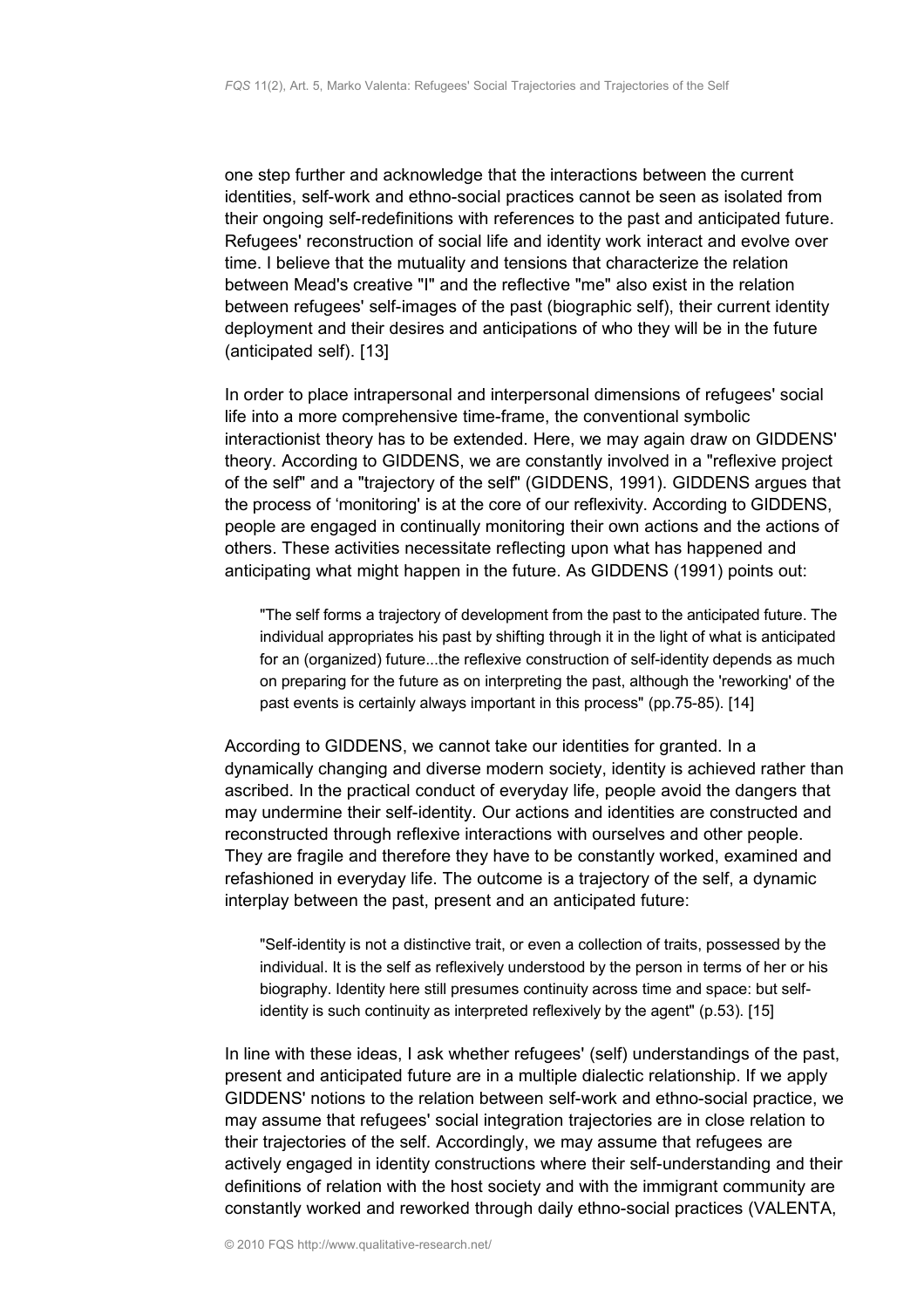2009b). Reconstructions of experiences of belonging and recognition, as well as stigmatization and exclusion, which are frequently discussed in migration studies (MARVASTI, 2005; KÖTTIG et al., 2009; VALENTA, 2009b)*,* may be here understood as part of a refugee's "trajectory of the self" (GIDDENS, 1991). [16]

For example, we may assume that the favorable self-image (of belonging, recognition and inclusion) that refugees have achieved in the past would be maintained through strategic action in the present. Successful bridging in the present may contribute to changing old biographies and identities of exclusion, while their old experiences of discrimination and stigmatization may make refugees reluctant to make new contacts with indigenous locals (VALENTA, 2009b). An equivalent assumption may be proposed in respect to the interaction between the present and the anticipated future. If refugees anticipate that integration requirements are unreasonably high, and that there are possibilities for rejection by the hosts, this anticipated future outcome may influence their present inclination for ethnic bridging. In a similar fashion, we may assume that repatriation plans reduce refugees' inclination for social incorporation into the mainstream, as is proposed in several studies (LUNDBERG, 1989; BREKKE, 2001; VALENTA, 2008), while satisfaction with their current social life in Norway may make them change these plans. In what follows, aforementioned assumptions are linked together and explored. [17]

# <span id="page-6-0"></span>**4. Oscillating Between the Biographical Self, the Interactional Self and the Anticipated Self**

The current self-understanding that refugees have, and how they interpret their relations with others, both have inherent reference points in the past and future. In this respect, my informants were especially preoccupied with: a) the memories they had of their time in Norwegian reception centers, b) the anticipations about incorporation into Norwegian society, and c) with the dreams they had about a possible future return to and repatriation to their homeland. [18]

Most of my 40 informants lived for 1-2 years in Norwegian reception centers for asylum seekers and refugees before they were granted residence permits and were able to settle in local municipalities. This period of life is generally experienced as problematic. The reception center was primarily remembered as the place where they were exposed to various humiliations. During their stay in such places, relations between refugees, indigenous locals and Norwegian authorities were generally full of tension, conflict and mistrust.<sup>[2](#page-6-1)</sup> When they came to Norway, most of my informants had to struggle to convince the Norwegian authorities that they were in need of protection. This can be a quite humiliating process, which may involve medical examinations, fingerprint samples, body measurements, police interviews, as well as communication with lawyers, and the possibility of rejections and appeals. These experiences have been firmly deposited in the memories of several of my informants. One Iraqi man said:

<span id="page-6-1"></span><sup>2</sup> Several studies (SOLHEIM, 1990; VALENTA, 2001; BREKKE & VEVSTAD, 2007) have pointed out that the everyday interactions in the reception center resemble GOFFMAN's descriptions of total institutions (GOFFMAN, 1961).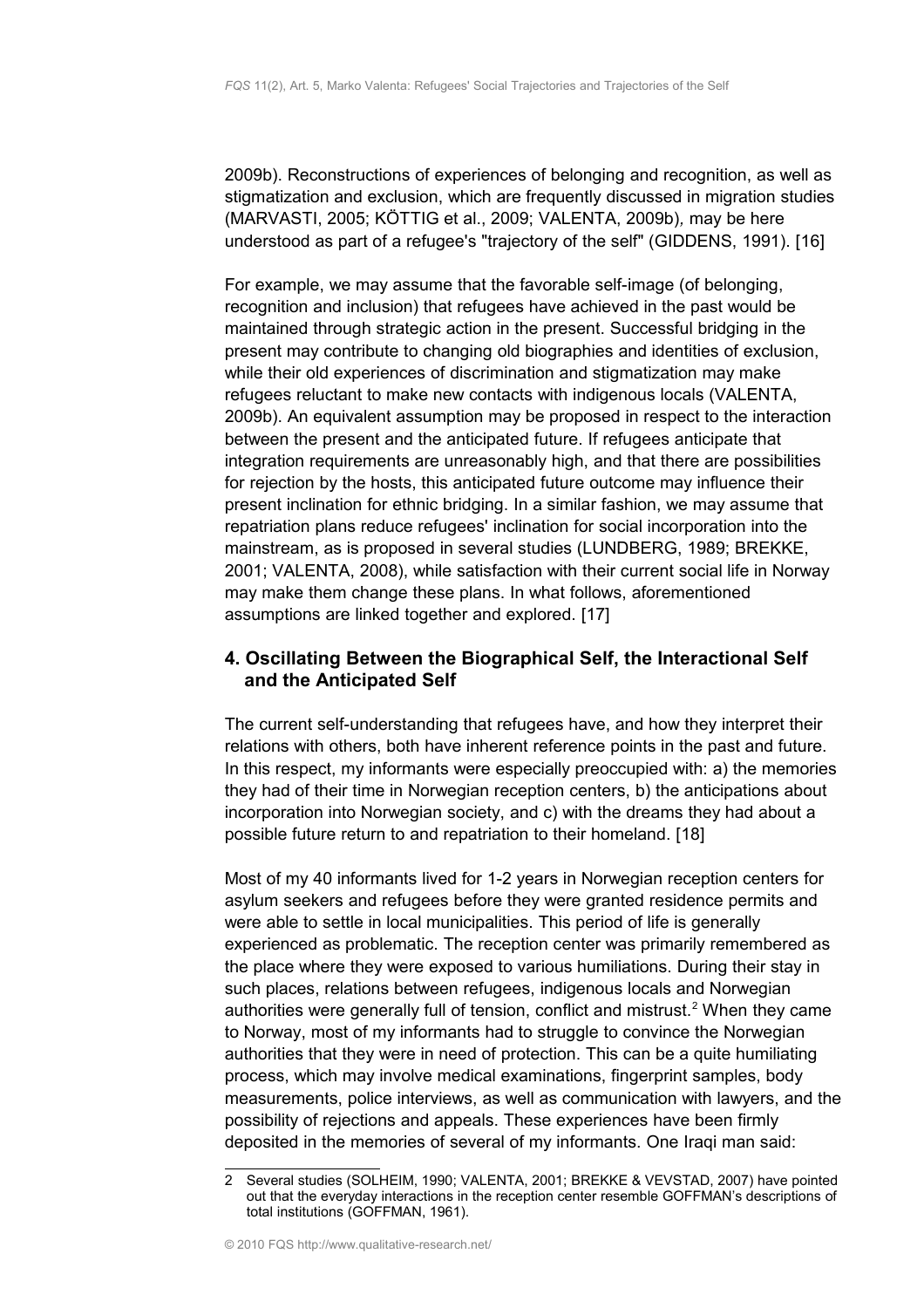"Norwegian authorities treated us like we were criminals. Nobody believed us ... The police used to come in the mornings and afternoons to collect people whose applications had been rejected for the last time. Sometimes they handcuffed them ... We were so naive. Once, we believed that we would be treated as heroes in the West because we were against Saddam ... Before we arrived here we thought of Norway as a democratic country. We believed that Norwegians were altruistic people. After all these humiliations, these impressions of Norway and of Norwegians have changed" (Iraqi man). [19]

Immediately after their arrival in the receiving society, newcomers hope that they will gain acceptance and recognition from their hosts (KNUDSEN, 2005). In instances where newcomers construct negative stereotypes about indigenous locals during their stay in reception camps, the initial inclination for bridging to the mainstream may diminish (VALENTA, 2001; KNUDSEN, 2005). For the above informant, it took a long time before he forgot and suppressed these negative first impressions of Norway and of indigenous locals. Even in cases where individuals were quickly granted a residence permit, they may still have experienced many instances where the applications of friends were rejected, and where they were then collected by the police, and sent back home. These situations may be dramatic and give rise to strong emotions (VALENTA, 2008). Such episodes may contribute to negative constructions of Norwegians. However, they are just one among several possible negative first impressions immigrants may get of Norway and Norwegians. I have also met refugees with distinctive characteristics which influenced their life in the reception center and their relations with Norwegians. For instance, some newcomers managed to profile themselves as representatives for resident groups: they were used as translators, and they served as arbitrators in the various conflicts between other residents, etc. What these individuals had more or less in common was that they regained control over their lives and felt respected both by the staff in the reception center and by the Norwegian local community. In these cases, the initial encounters with indigenous locals did not contribute to bitterness and the construction of a strongly stigmatized identity in the early stages of their arrival. Consequently, these people were less skeptical about future ethnic bridging with Norwegians. They have primarily experienced the reception center as a place of learning, where they were prepared for resettlement and life in Norway. Optimism about the prospects for social integration was still quite high among these people in the period when they left the reception camp and were given a flat of their own by local municipalities. [20]

## <span id="page-7-0"></span>**4.1 Refugees' stories**

In what follows I present three stories. These stories show that relations between refugees and their compatriots, or between refugees and indigenous locals, may be stable or alter in several respects. The number of ties a person has may change and the intensity of relations may change. The stories refugees convey reveal how they define the importance of relations with indigenous locals and with their compatriots. The stories presented here serve as examples of how ethnosocial practices and identities develop over time. They also illuminate how attempts at bridging with the mainstream may gradually dissipate. [21]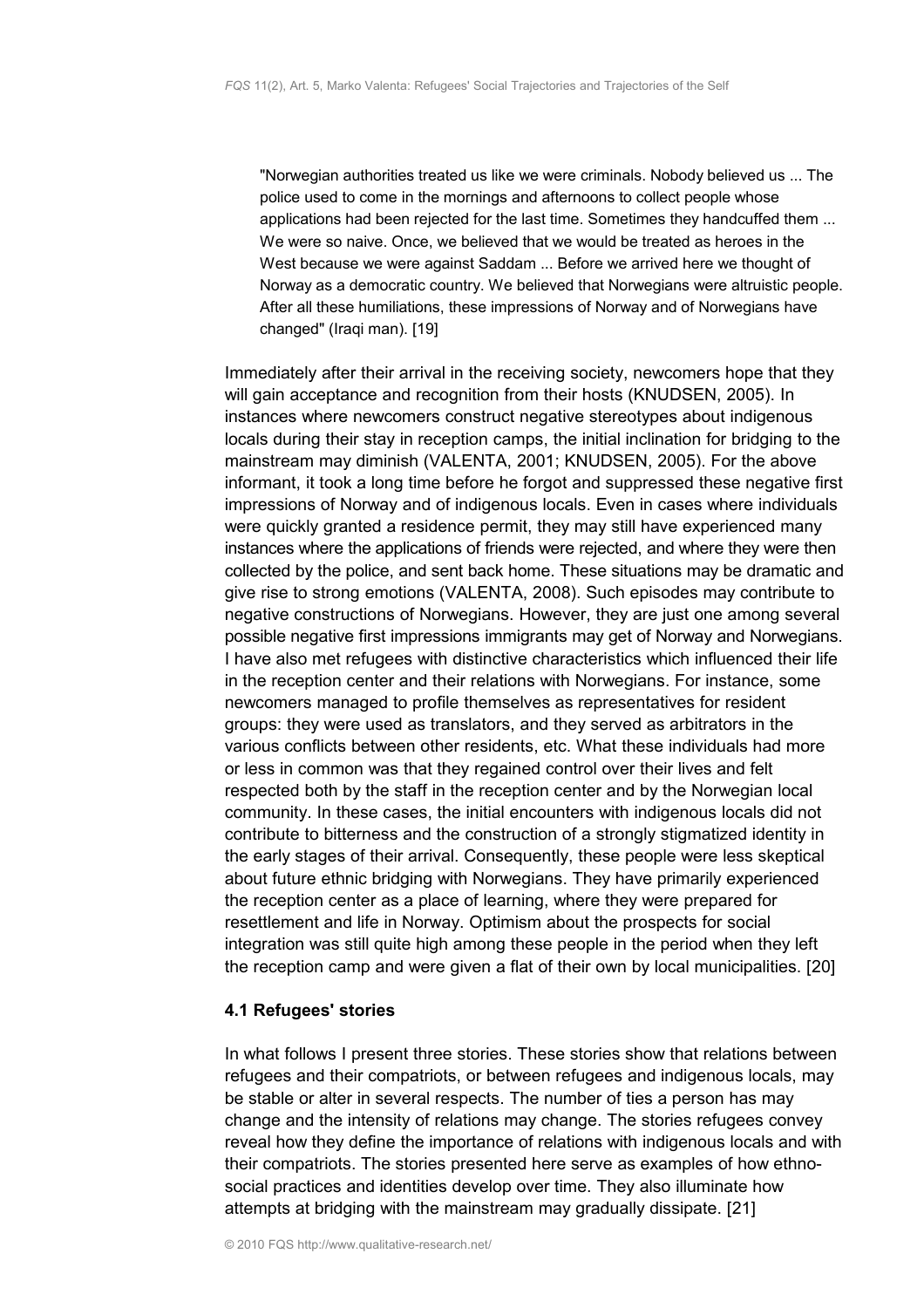### <span id="page-8-0"></span>*4.1.1 Rashid's story*

The first story is about Rashid, an Iraqi man who came to Norway in 1997. $3$  I interviewed him for the first time in 2000. Rashid was 28 at the time, and single. He had a university education from his home country. I interviewed him again in 2003 and 2006. When I first spoke with Rashid in 2000, Rashid socialized with compatriots who had previously lived in the same reception center as him. He also spent a lot of his spare time with Norwegians. He became a member of a peace movement that mostly attracted Norwegian students. Rashid participated in meetings and demonstrations, but also developed friendships. He was invited to parties and trips, and slept over in their homes, etc. In 2000, Rashid also followed intensive courses in Norwegian and found part time employment as a mother tongue teacher at a local primary school. Rashid's social life was mostly spent with Norwegians. Bridging with the mainstream society was one of his main preoccupations. He expressed this concern directly in the course of the first interview, saying that one of the most important things for him was to get Norwegian friends and to be accepted and recognized by Norwegians as a normal person:

"I prioritize my Norwegian contacts. I have enough compatriot friends. They are also so preoccupied with the past and with the situation back home. I also worry about the situation in my homeland, but at the same time, I now live here in Norway. I also have to think about building a new life. Many of my compatriots do not have any contact with Norwegians. How can I feel a part of this society if I do not have any contact with Norwegians?" (Rashid) [22]

Rashid's integration attempts gradually led to incorporation within mainstream Norwegian society. Three years later, Rashid spoke fluent Norwegian and had his own flat, car and full-time job. He lived together with a Norwegian woman and had a child with her. They planned to have a second child. Rashid spent most of his spare time together with his family. However, he now spent the rest of his time with his compatriot friends, and not with Norwegians as before. Rashid had many Norwegian acquaintances, but he seldom socialized with them in his spare time. He socialized with Norwegian co-workers at the workplace only. They met and socialized almost exclusively within the frames defined by the workplace (on business trips, at seminars, during the Christmas dinner arranged by his employer, etc). Rashid had almost no contact with his Norwegian friends from the peace movement. In short, it seemed that Rashid has gradually reconstructed his relation to his compatriots. He said:

"During my first years in Norway, I was very interested in contacts with Norwegians. I had several compatriot friends, but I did not have Norwegian friends. I maybe had a need to prove to myself that Norwegians accepted me ... I am not as bothered about all that as I was before...Perhaps because I have proved to myself that they respect me. I live with a Norwegian woman and have a child with her ... I prefer to be with my

<span id="page-8-1"></span><sup>3</sup> Some information in the story is changed. Certain information is irrelevant for us, but with the aid of minor adjustments, I may effectively disguise the informant's identity. I have done the same with other cases in the study.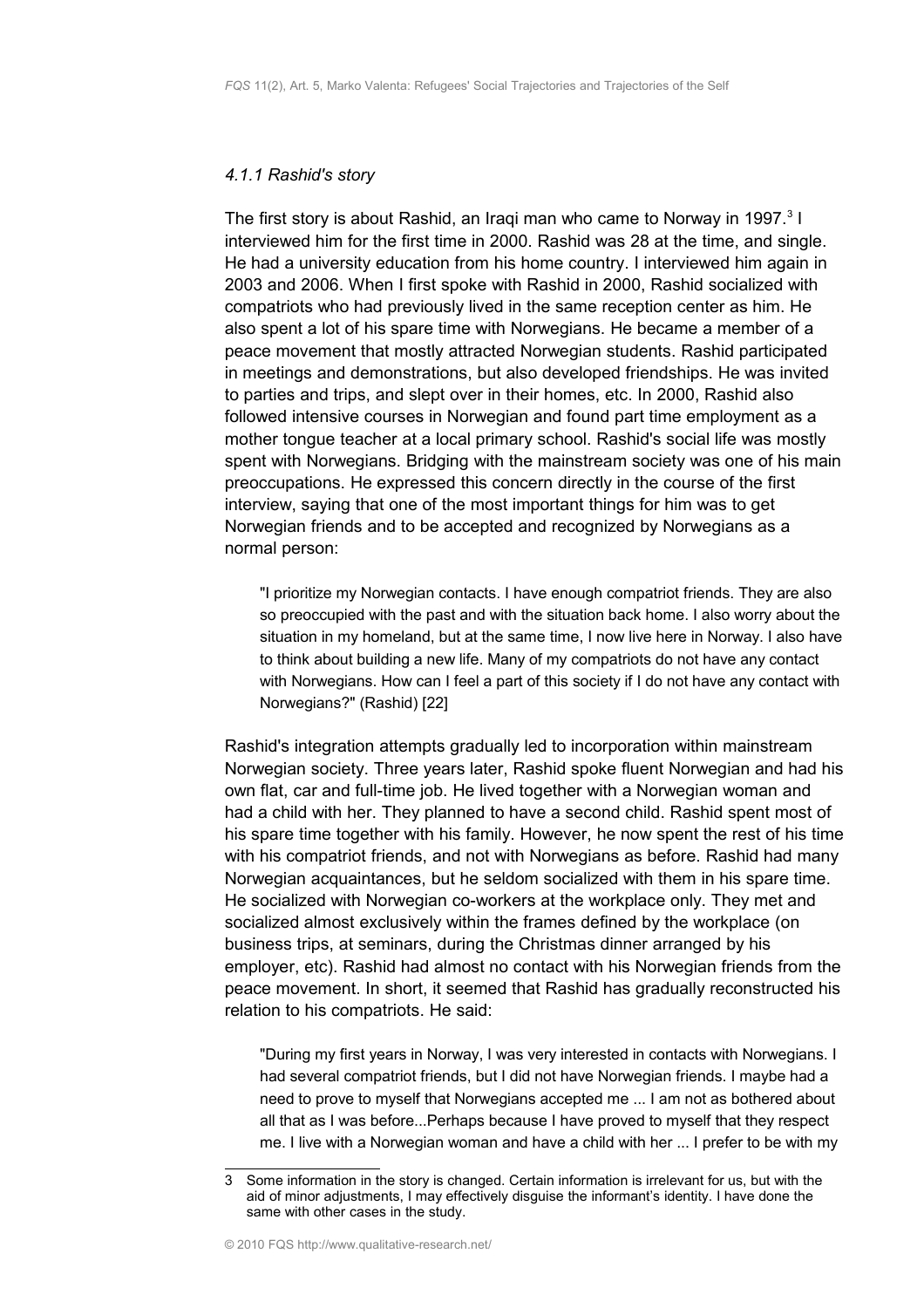compatriot friends ... In order to maintain my friendships with Norwegians from the peace movement; I have to participate at meetings, demonstrations, etc. I participate in demonstrations sometimes, but do not feel that I am a part of that milieu. I am more relaxed when I am together with my compatriots. I share more with my compatriots ... I have a lot of things in common with my compatriots" (Rashid). [23]

We may see from the story how relations with compatriots become more important for Rashid. Compatriots are prioritized both in terms of sociability, but also as significant and generalized others. This received its clearest expression, when Rashid discussed his dilemma about what name to give his second child. In these discussions, it seemed that he took the role of the ethnic community much more seriously than he had before. He was more concerned about the perspectives of his relatives and his compatriot friends. Whereas Rashid had previously even considered westernizing his last name, in order to "make it easier" for himself and his children in Norway, now he was no longer concerned with that problem. He felt quite confident in his connection to the mainstream. As Rashid himself puts it in the excerpt above, he has proved to himself that he was accepted and respected by indigenous locals. [24]

I interviewed Rashid twice in 2006. He still worked at the same place, and I had the impression that his social life had not changed dramatically since 2003. Rashid was still married. He spent most of his spare time with his family, busy with the task of restoring the new home he and his wife have bought. He was even more oriented to his compatriots than before. Rashid has lost contact with his former Norwegian friends and acquaintances (from the time he was primarily oriented to bridging with Norwegians). He had met and got to know many more Norwegians through his job, but these relations were uniformly defined by him as mere acquaintanceship. In other words, Rashid's efforts to bridge with the mainstream declined in terms of sociability. Nevertheless, Rashid still felt strongly anchored in the mainstream society. This development may be understood in the light of my distinction between biographic and interactional identity. Rashid's ethno-social preferences and practices have changed in the course of time, but his identity as someone who is accepted and respected by indigenous locals has remained stable. Rashid has always combined bonding and bridging. However, during the first years in Norway, he was more oriented toward ethnic bridging to the detriment of relationships with his compatriots. In this period, he primarily acquired his identity as someone who was accepted and respected by the locals in daily practice and through his interactional self. Later, he was more oriented towards his compatriots while the degree of ethnic bridging declined. Despite this, he remained, in his own eyes, sufficiently attached to the mainstream. Although Rashid has withdrawn from the mainstream (in the sense that there is little fraternization with Norwegians or socialization with indigenous locals during his spare time), he has reproduced his identity as someone who is accepted and respected by Norwegians. He maintains these constructions partly by honoring his biographical self. These idealized memories from the past are supported by means of a select few relations with Norwegians who appear to him as symbols of acceptance. The fact that he is married with a Norwegian woman is the prominent factor here. [25]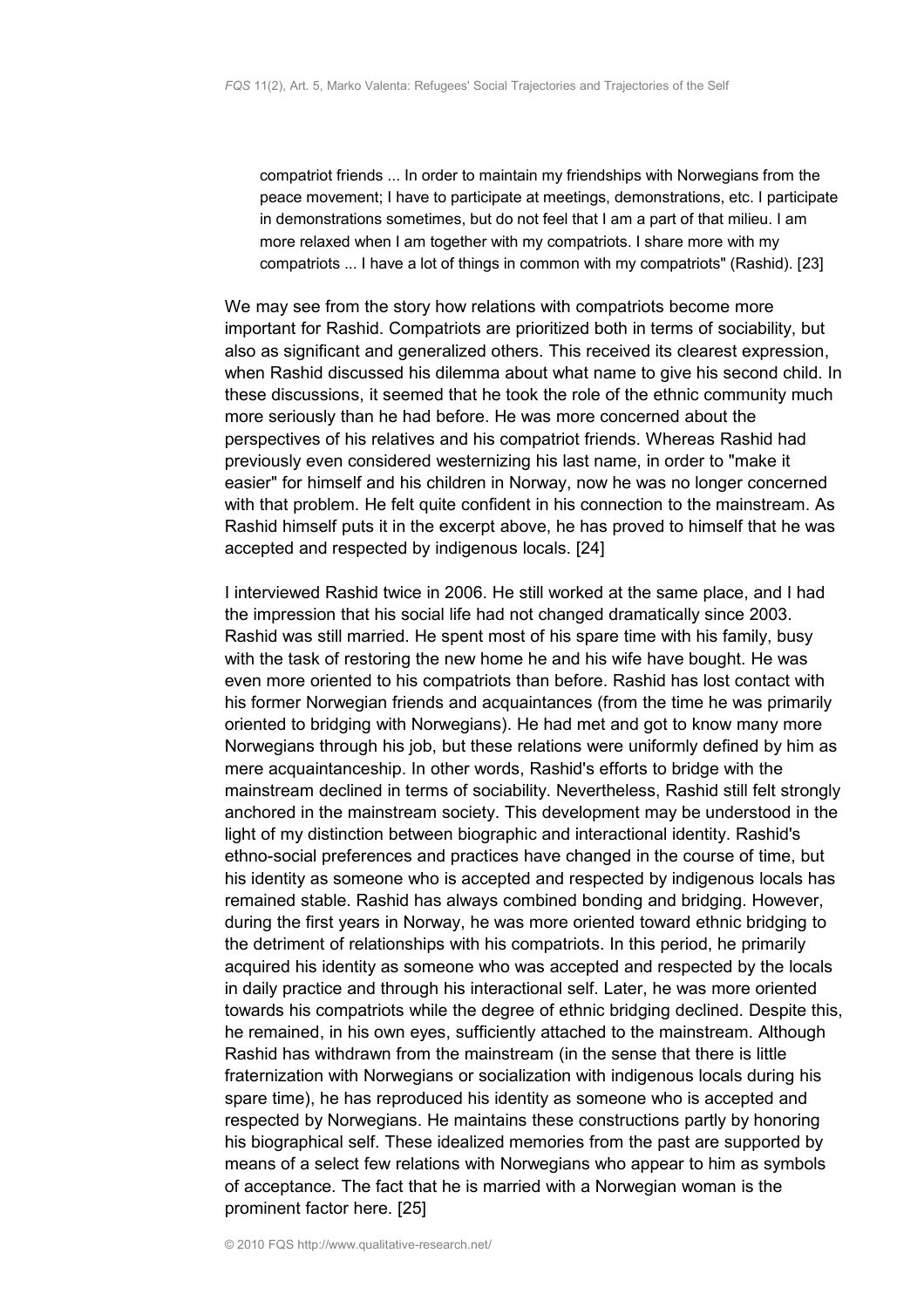#### <span id="page-10-0"></span>*4.1.2 Goran and Mira's story*

My second case illuminates patterns where immigrants initially lose any inclination to bridge with the host, but then regain it. This story serves as a good example of how immigrants continuously reconstruct their past and anticipated future to fit better with their current ethno-social practice. The case features Goran and Mira*,* a Croatian couple who came to Norway in 1998. I interviewed them for the first time in 2000, and again three years later, in 2003. The last interview was conducted in 2006. When I first spoke with Goran and Mira, they mostly socialized with other people from Croatia and Bosnia who lived in the town, but they were also in touch with two Norwegian families who they considered friends of theirs and with whom they spent a considerable amount of their spare time. Although they still lived in the reception center at that time, they were optimistic about their prospects of social integration in Norway. [26]

When I did the follow-up interview with the couple in 2003, they had their own flat and car, and worked in relatively well-paid jobs. They appeared well integrated in Norwegian society. However, they no longer had any friendships with Norwegians. Goran and Mira complained that they never managed to establish satisfying social relations with Norwegians. They felt that the relationships they had with them were not based on mutuality. They were in general disappointed with their Norwegian contacts:

"We had Norwegian friends who we often invited home. They used to visit us and we had a nice time with them, but they seldom invited us to visit them back, so we just stopped inviting them. After that, we visited each other quite seldom. ... Since we now live far away from each other, we do not have much contact with them any more ... Our general impression is that it is too difficult to mobilize Norwegians. Everything has to be arranged several weeks in advance ...They are distanced. It is difficult to know whether they behave in such way only with us or not" (Mira).

"We are not youngsters anymore and it is not easy to adjust to all that ... It is much easier with our people. They just drop in, drink a cup of coffee and go ... We do not invest energy in relations with Norwegians any more. We do not socialize with Norwegians in our spare time...We have contact with Norwegians at work, and this is enough ... We will never be part of this society ... When we are in our home country, people are different. They are more social. We meet people who know us all the time" (Goran). [27]

As their account suggests, Goran and Mira had given up the idea that they would be fully integrated in the mainstream society by the time of the second interview. The initial optimism they expressed when I first met them gradually diminished. They were quite pessimistic about their future social integration into the Norwegian society and expressed strong feelings of non-belonging. Both were dissatisfied with their life in Norway, and especially with their social life. They felt lonely. They were also giving serious consideration to returning to their homeland. When asked if they anticipated that the quality of their social life would improve in future, the answer was "yes," because in a few years time they would no longer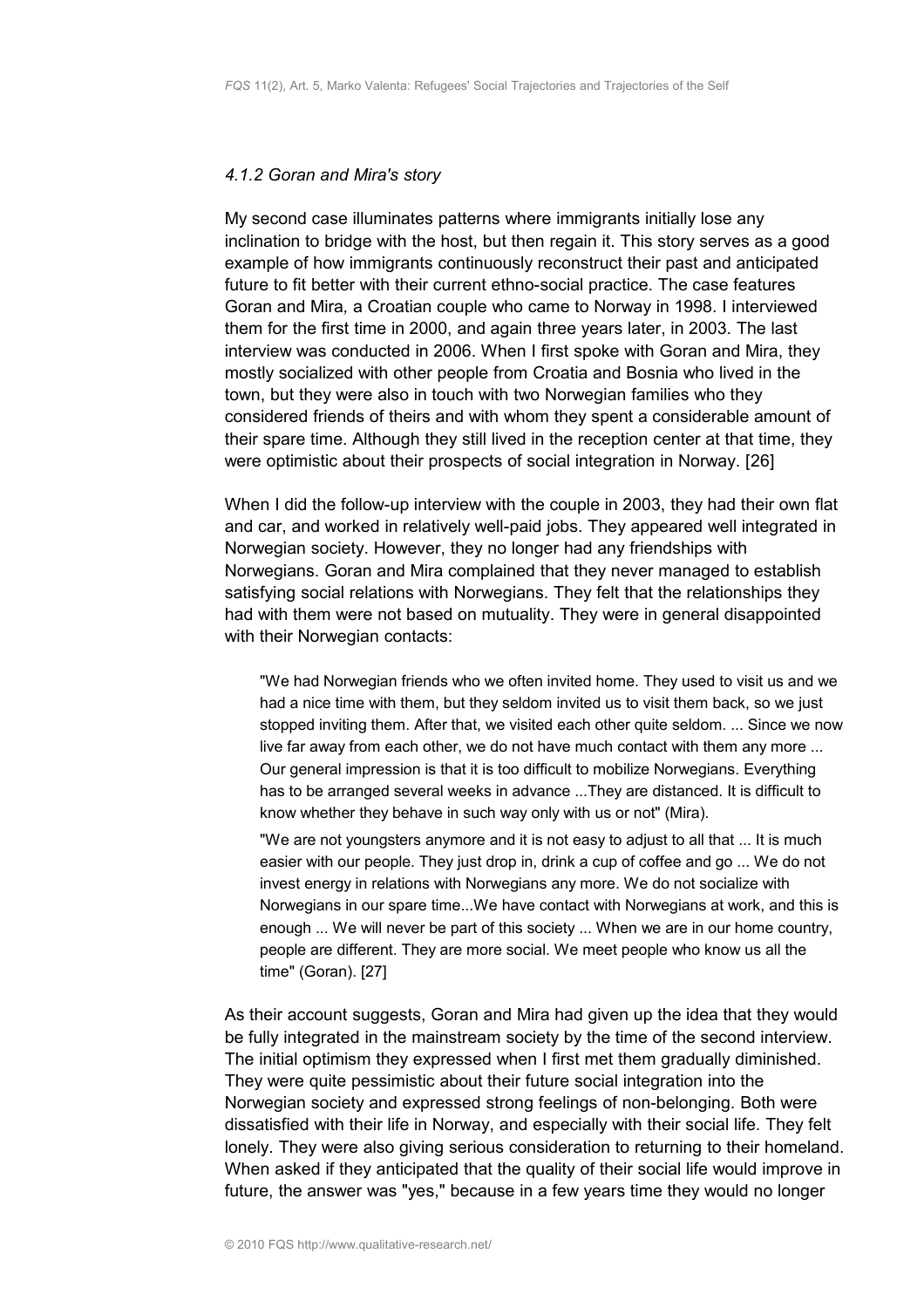be living in Norway. They thought that they would repatriate in 4-5 years, when they had saved enough money. [28]

When I interviewed Goran and Mira again in 2006, they had adopted a much more optimistic stance to ethnic bridging. This change may have been brought about by the fact that they had established satisfying and friendly relations with a Norwegian family. These people were the parents of their children's friends. They introduced Goran and Mira to other Norwegians in the neighborhood. This time, Goran and Mira were happy with their new friends. These relations were experienced as mutual, based on reciprocal respect. Since the last interview, Goran and Mira had also become more familiar with the Norwegian language and cultural expectations. In addition, they felt that their ethnic identity was seen in a more positive light by the locals. As a result, they received more gratifying feedback in their interactions with Norwegians. Goran mentioned that they planned to spend time together in Croatia with their Norwegian friends.

"Now, Norwegians know much more about Croatia. Before, Croatia and Kosovo were the same for them ...The situation has changed; people ask us all the time about advice about where to go in Croatia. When people meet us they say how beautiful it is down there. I look forward to spending summer vacation with our friends. It is better to be with Norwegians. Our people are jealous and like to gossip ... We have had Norwegian friends since we arrived in Norway ... We were accepted easily since we decided beforehand to adjust to the new environment (Goran). [29]

While he expresses discontent with his compatriots, Goran also reflects on the rewarding nature of his contact with Norwegians. The current situation where Goran and Mira are accepted and respected in Norway has replaced their old pessimism about their relations to the mainstream society. The couple's general sentiments about Norwegians and compatriots have been redefined, compared to the stance they took in 2003. This account shows a different set of ethno-social preferences, with Goran and Mira now seeing ethnic bridging and adjustment to the mainstream as something affirmative. We can also see how the couple gradually started to reconstruct their biographical selves. They adjusted their old identities of non-belonging in order to fit better with their new ethno-social practices, and to reflect the sense they now had of belonging and being accepted by the mainstream. The new sentiments that the informants express here also influence their anticipated future in the homeland. The plans to repatriate were not emphasized as strongly as they had been when we last met. Goran and Mira have not abandoned these plans completely, but they were now less concrete. Their ideas about life in their home country were more abstract and distant, to such an extent that Mira has said that they will perhaps return after they have retired. [30]

### <span id="page-11-0"></span>*4.1.3 Ali's story*

The story that follows demonstrates how refugees can cope with continuous ethnic segregation and stigmatization through a constant reconstruction of their self-images. The subject in this case is Ali, an Iraqi man who came to Norway in 1998. I interviewed him for the first time in 2000. He was interviewed again in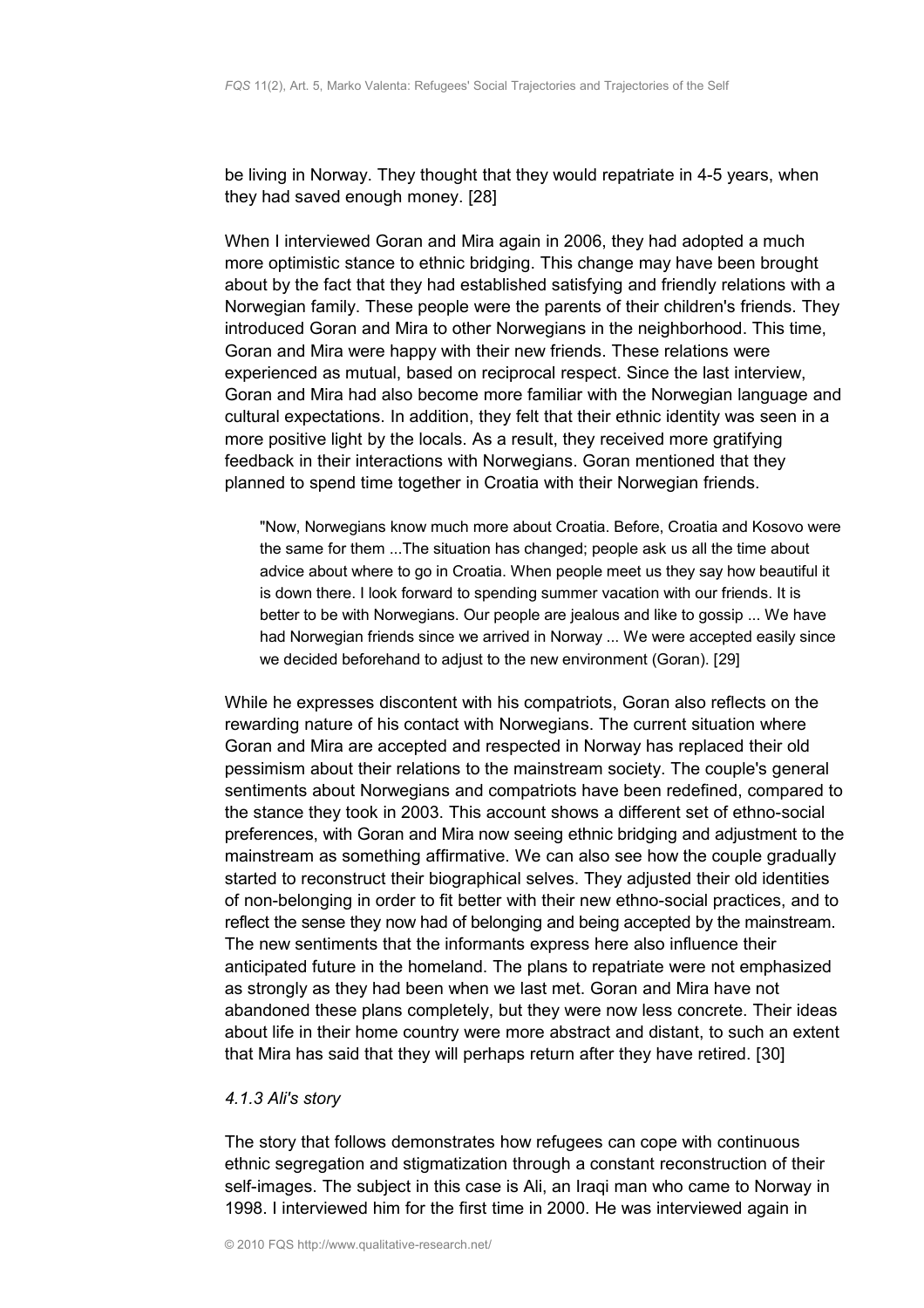2002, 2004 and (for the last time) in 2006. The first time I spoke with Ali, he lived in the reception center. He was highly respected among the Iraqi residents, and by staff at the reception center. He had a university education and could speak English. He often assisted as a translator and intermediary in everyday interactions between staff and Iraqi residents. He had positive impressions of Norwegians and Norwegian society. At that time, Ali did not have any Norwegian friends, but he wished to be better known with Norwegians. It was his opinion that his current situation was a temporary one. He said:

"It would be nice to have some Norwegian friends. Maybe it will be easier to get Norwegian friends when we get jobs and when our Norwegian proficiency improves. Now, we do not have the chance to meet and get acquainted with Norwegians. When we get a proper apartment and work, we will have more possibility for contact with Norwegian neighbors and Norwegian work colleagues" (Ali). [31]

Ali had optimistic expectations about his future bridging with the mainstream and with the possibility of fuller integration within Norwegian society. When I interviewed Ali for the second time, in 2002, he still did not have any personal relationships with Norwegians. Ali's sentiments about Norwegians had changed, and had become negative. It later emerged that he had endured a difficult time over the last year. Among other things, the Norwegian authorities had refused his application to be reunited with his family, with the result that his wife and children were refused entry to the country. After a long, costly and psychically exhausting fight with the authorities, Ali was eventually reunited with his family and they now live together. However, he was deeply disappointed with Norwegians. It was very apparent that he no longer shared his initial optimism about and eagerness for bridging with Norwegians. [32]

When I interviewed Ali again in 2004, he worked as a taxi driver. It seemed that the negative memories of life in the reception camp and of his struggles with restrictive asylum policies were no longer as important to him. However, Ali did not have any Norwegian friends, either at work or in his spare time. Unlike our last meeting, when he lacked the motivation for bridging with Norwegians, Ali now claimed that he would like to have Norwegian friends. But in his view, it was not he, but the Norwegians who were not interested.

"People say that we have to take the initiative if we want to get Norwegian friends. I have done that, for example, I have invited Norwegians to dinner ... Some people say that they will come, but they never do ...They have not shown any interest. This society is not open to foreigners. Norwegians think that they are superior in everything ... I have to defend myself all the time, to say that I am not the way that they think that Iraqis and Muslims are ... Since we came here, I have made many Iraqi friends, close friends ... I do not expect that I will get close Norwegian friends in the future. I know people who have been here much longer than I have and they do not have any Norwegian friends" (Ali). [33]

While Ali's ethno-social preferences and his self-identification as someone who does not belong were clearly connected to the problems he had had with Norwegian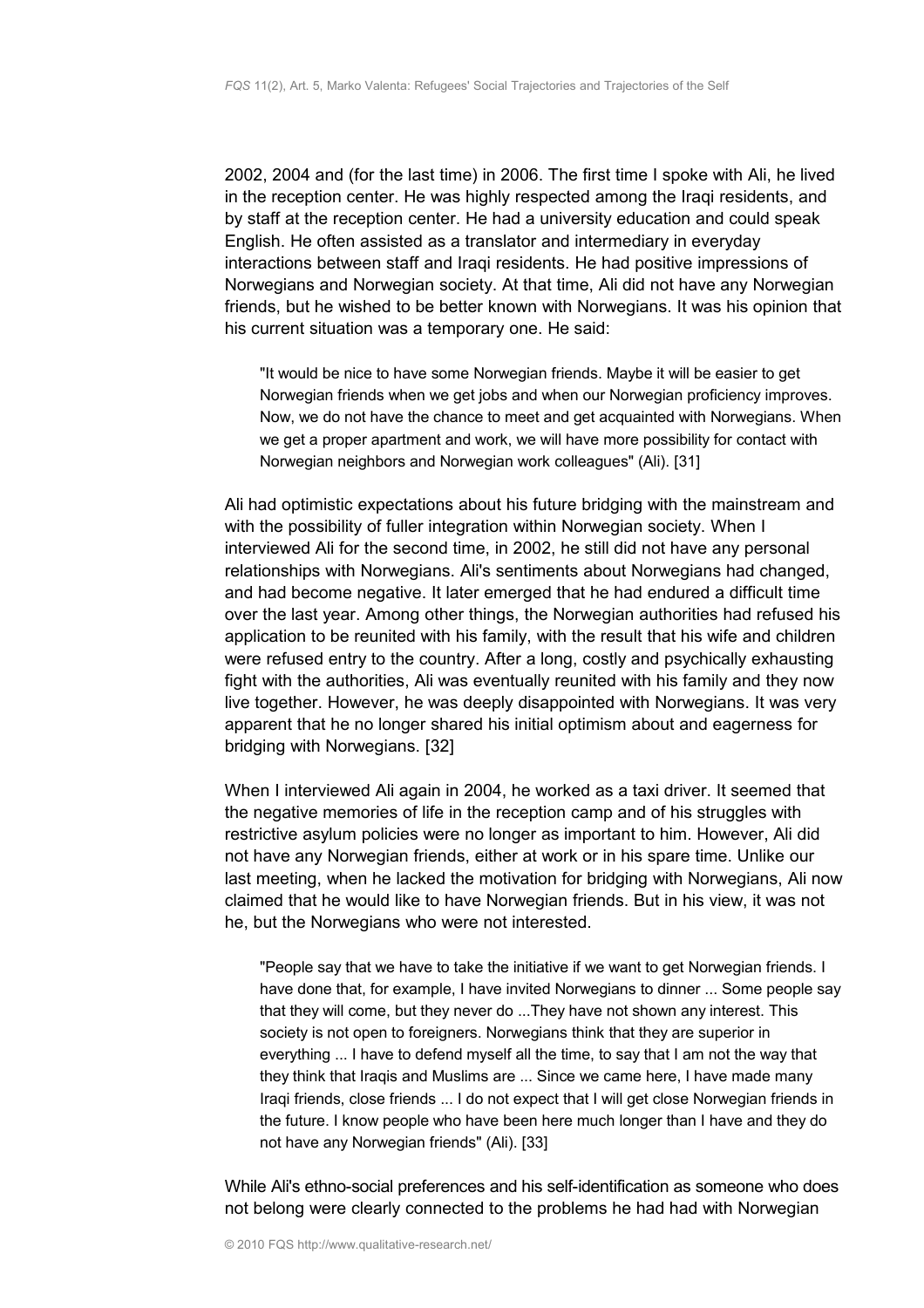authorities in the past, this time, they were linked to his daily experiences and anticipated future. Previously, the lack of contact was understood as a temporary situation, but now anticipated that this social segregation would remain permanent. During the interview, Ali also expressed his wish to return to Northern Iraq. Such a possibility was rejected in earlier interviews, but he now claimed that he had never ruled out this alternative in his plans for the future. [34]

When I interviewed Ali for the last time in 2006, his social life was still based on relations with his compatriots. He continued to speak about returning to his homeland, but his plans were postponed again. He was more content with life in Norway. It seemed that he had moderated some of his sentiments about Norwegians. Previously, Ali had felt excluded and had less than optimistic expectations about the possibility of being more fully integrated in Norwegian society. This time, his segregation was not seen as a result of rejection by the host. Whereas Norwegians had been described before as intolerant, arrogant and almost hostile, this time, Ali took a more conciliatory and moderate stance.

"I never felt that Norwegians hated us or discriminated against us. It is normal that certain misunderstandings will occur. I think that if they moved to my country that they would experience much bigger problems ... We have our preferences and they have theirs. This does mean that we disrespect each other. It is not strange that we prefer to be with our compatriots and they with theirs. They have their language and culture and we have ours" (Ali). [35]

Ali's interpretation of his social life may be seen in the light of his identity work. His earlier self-understanding was dominated, among other things, by negative experiences from the past, by his dream about returning, and by fluctuating anticipations about incorporation into the mainstream. The dream about returning was still part of Ali's anticipated self. He still saw his life in Norway as a temporary stage. He traced the origins of his social segregation to his own preferences and choices. Ali claimed that if he wanted to socialize with indigenous locals, he could get Norwegian friends, but he prefers his own people. As he stated, "if I planned to live here forever, I am sure that I would be more motivated to get Norwegian friends." This time, Ali's current self-understanding and reconstructed biographical self also included a suppression of the problems that he had experienced in the past and present. During the interview, I got the impression that the informant wanted to convince himself and the people around him that he was not the victim of exclusion and discrimination. Ali tried to see his social environment in a more positive light.<sup>[4](#page-13-0)</sup> In short, Ali's construction was based on two images: first, that the society around him was not so hostile; and second, that his segregation is a result of his own choices. [36]

<span id="page-13-0"></span><sup>4</sup> For example, when encouraged to comment negative focus on Muslims in media and that xenophobic right wing parties are getting so strong support in Norway, he claimed that these sentiments are not representative, and that they should not necessarily be interpreted as result of xenophobia.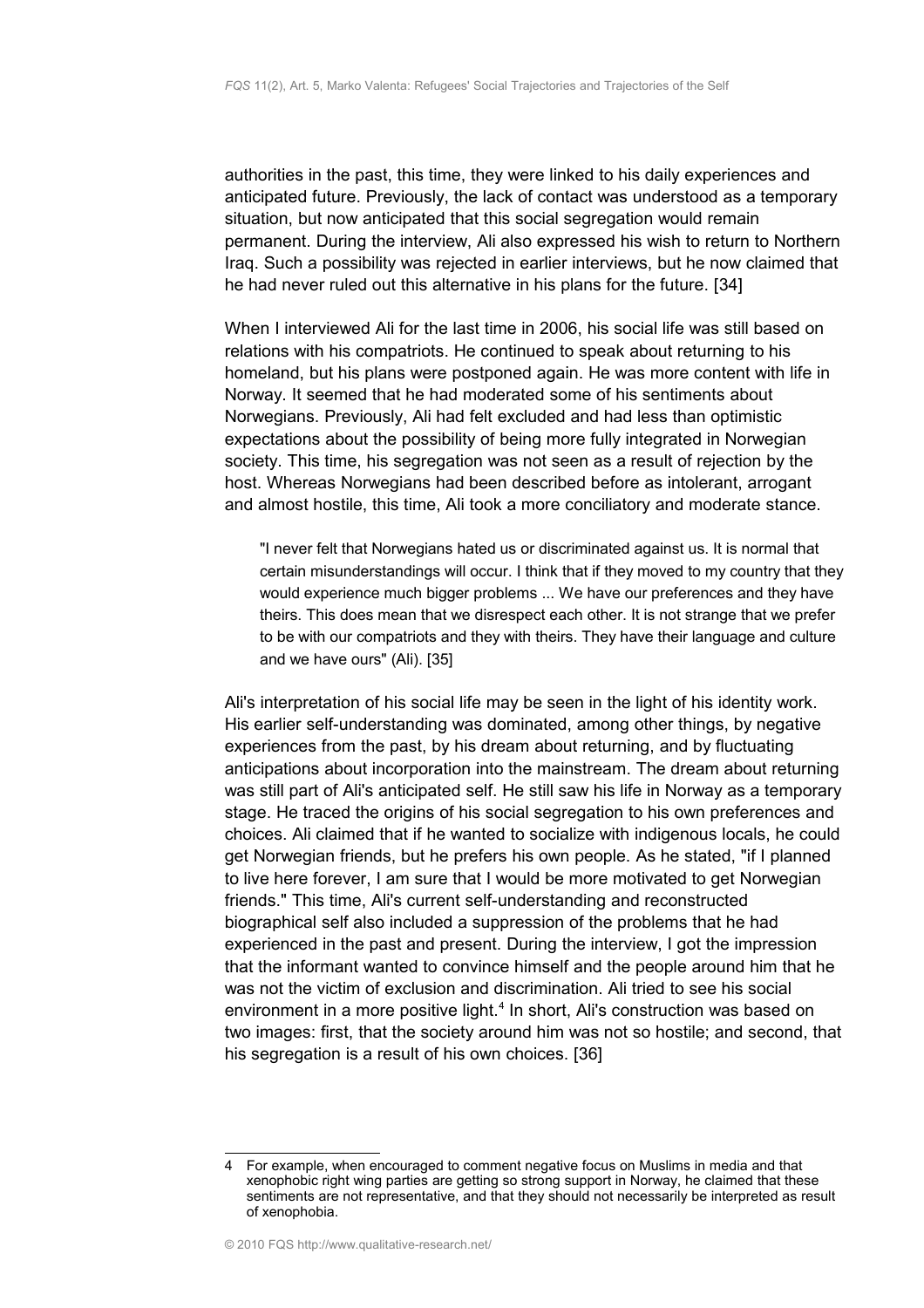## <span id="page-14-0"></span>**5. Social Trajectories and Trajectories of the Self**

My data suggest that some refugees may be more highly motivated to integrate externally and to bridge with the mainstream immediately after their arrival in the host nation. Refugees may then feel that they have been given a fresh start and that everything is possible in their new life. However, the opportunities for getting in touch with Norwegians are limited. In the first period, they cannot speak the Norwegian language sufficiently well and do not have the possibility of participating in the various arenas of social life. As a result, they often depend more or less entirely on their ethnic network. We may say that for some refugees the first years after resettlement can be characterized by a pioneer spirit, which includes a great desire on their part to bridge with the majority population (and to integrate generally with the mainstream): at the same time, they often have few resources or opportunities for achieving these goals. Significant changes come about with the acquisition of greater proficiency in the language and culture of the majority, and increased participation within the different arenas of the host society (such as in the workplace, at school and during leisure activities). As a result, refugees are able to establish weak ties with members of the local indigenous population. Most of my informants have achieved these weak tie links with Norwegians after they have lived 3-5 years in Norway. [37]

The inclination to bridge seems to flatten out with time. Compared to earlier periods when the incentive for external integration may be higher than the ability to make it happen, refugees may give up their desire to be more sociable with members of the majority population (even though they have an increased capacity and opportunity for doing so). The cases presented above show that several interpretations can be offered for, and several identities conferred on, this apparently paradoxical pattern of behavior. It seems that different people attached different meanings to their behavior and their social trajectories. Even if they appear to have very similar patterns in the ways that their social lives are reconstructed after resettlement, the refugees seem to relate their ethno-social preferences to different experiences and anticipations. In some cases, reduced inclination for bridging may be explained by tensions embedded in interactions and relations with other people. One Bosnian woman said:

"I remember the time when all of us wanted to have at least one Norwegian friend or couple. We were so eager to integrate and to belong somewhere, to be anchored in Norway. We socialized with Norwegians as much as possible ... Compared with the situation before when we almost exclusively socialized with Norwegians, we now spend more time with our compatriots and other foreigners ... We feel that we are sufficiently well integrated in Norwegian society ... We feel that we may allow ourselves to do that. Before, we were primarily concerned with adjustment and integration" (Bosnian women). [38]

When one's desired identity is accepted and recognized by the hosts, then the motivation for further external integration may, paradoxically, decrease. As the informant puts it in the excerpt above, refugees may indeed reduce their contact with the mainstream when they feel properly established and anchored within the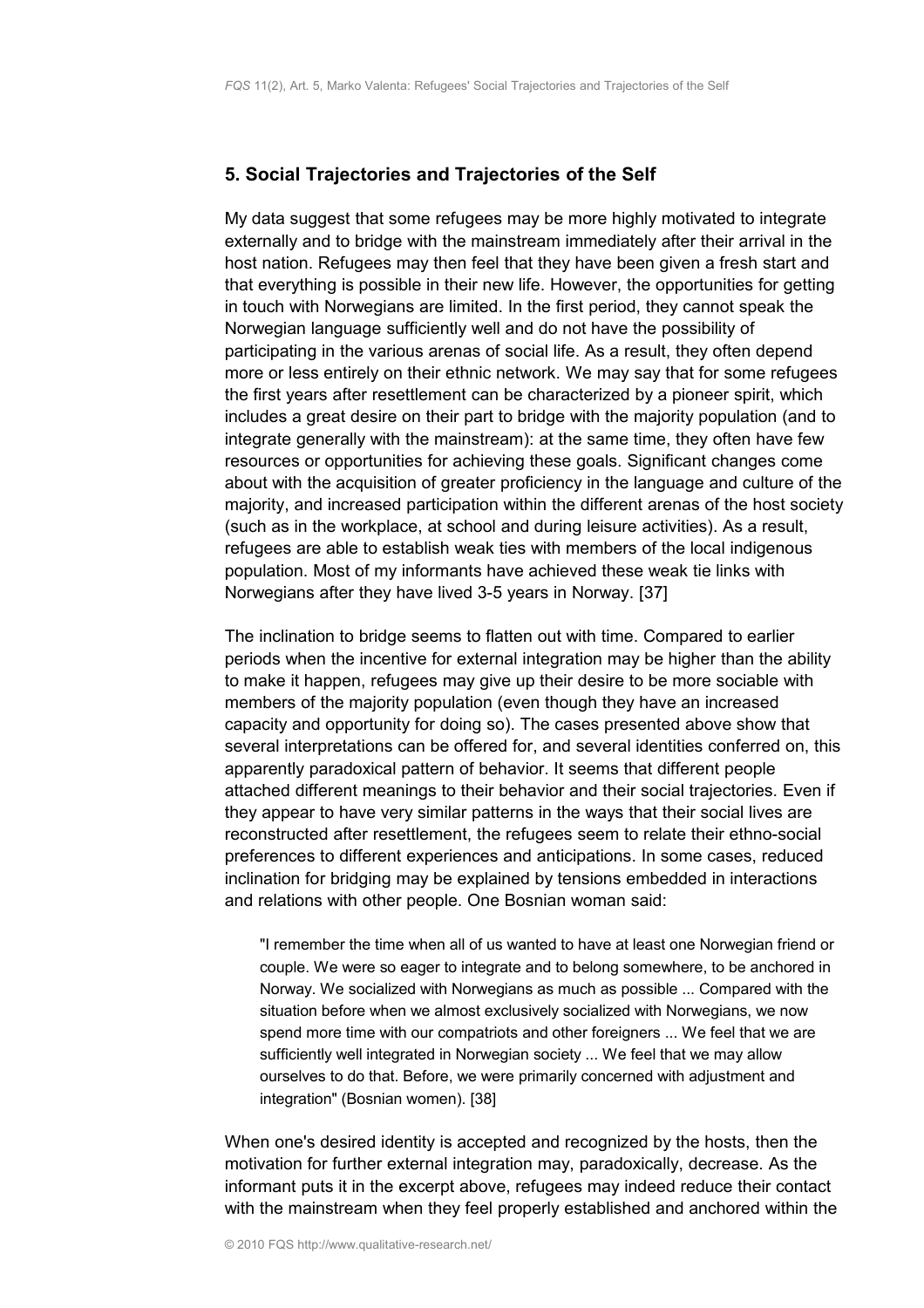host society. However, this does not mean that refugees withdraw completely into their own ethnic communities. Although the frequency of interaction is drastically reduced, at least some of the old acquaintances with hosts will be maintained. As GIDDENS (1991) suggests, interpreting one's own biography and path of development from the past though the present to the anticipated future is an inherently fragile process which has to be continuously redefined. Relations with natives have to be maintained because refugees cannot live forever on their old victories. Maintaining a certain self-conception also requires continuous work in the present (GIDDENS, 1991). On the other hand, refugees may still feel accepted and recognized by the hosts even though they spend less and less time with them and more and more time with their compatriots. In order to preserve and replenish these feelings, it may be enough to keep up a few relations with hosts, even if the refugees socialize only occasionally with them (VALENTA, 2009a). [39]

As suggested in the refugees' narratives presented in this article, there may also be refugees who would say that it is not *them*, but the *hosts* who are the main hindrance to a fuller incorporation within Norwegian networks. Refugees may be disappointed with the feedback they get from Norwegians. If they have experienced several rejections, they may modify their bridging expectations. They may instead start to invest energy in compensatory bonding within their own group, the social environment that provides them with a sense of belonging, mutual commitment, intimacy and positive affirmation. Indeed, most of the refugees I have met, end up with weak connections to the Norwegian networks. The difference is that some of them will say that this is what they preferred, while others will claim that it was impossible to achieve a fuller incorporation into primary Norwegian groups. [40]

# <span id="page-15-0"></span>**6. Relation to the Mainstream and Plans for Return in the Future**

The process of social integration undergone by refugees after resettlement is indirectly related to their emotional attachment to their country of origin and their anticipations about future return. There are several perspectives on how immigrants relate their self to their homelands and to the country that receives them. They may be seen as people who transmigrate, living dual lives and maintaining homes in both countries (LEVITT, 2001; CARLING, 2008; VERTOVEC, 2009). The opposite argument is that immigrants and refugees lose their cultural identity and connection with their country of origin in the receiving country (GORDON, 1964). They may also be seen as people who live "neither here nor there"—in a state of limbo, in other words (VALENTA, 2008). [41]

Furthermore, it seems that people who anticipate a long stay in the receiving country will be more motivated to invest energy in relating to this society than those who plan a shorter stay. Refugees who are determined to return will normally pursue activities that are oriented to their home country. These people take the attitude that their present situation is little more than a short disruption in their lives, and that their stay outside the home country is a temporary one. This attitude may reduce their efforts to integrate into the receiving country. They focus less on the things that happen around them in the present, and more on a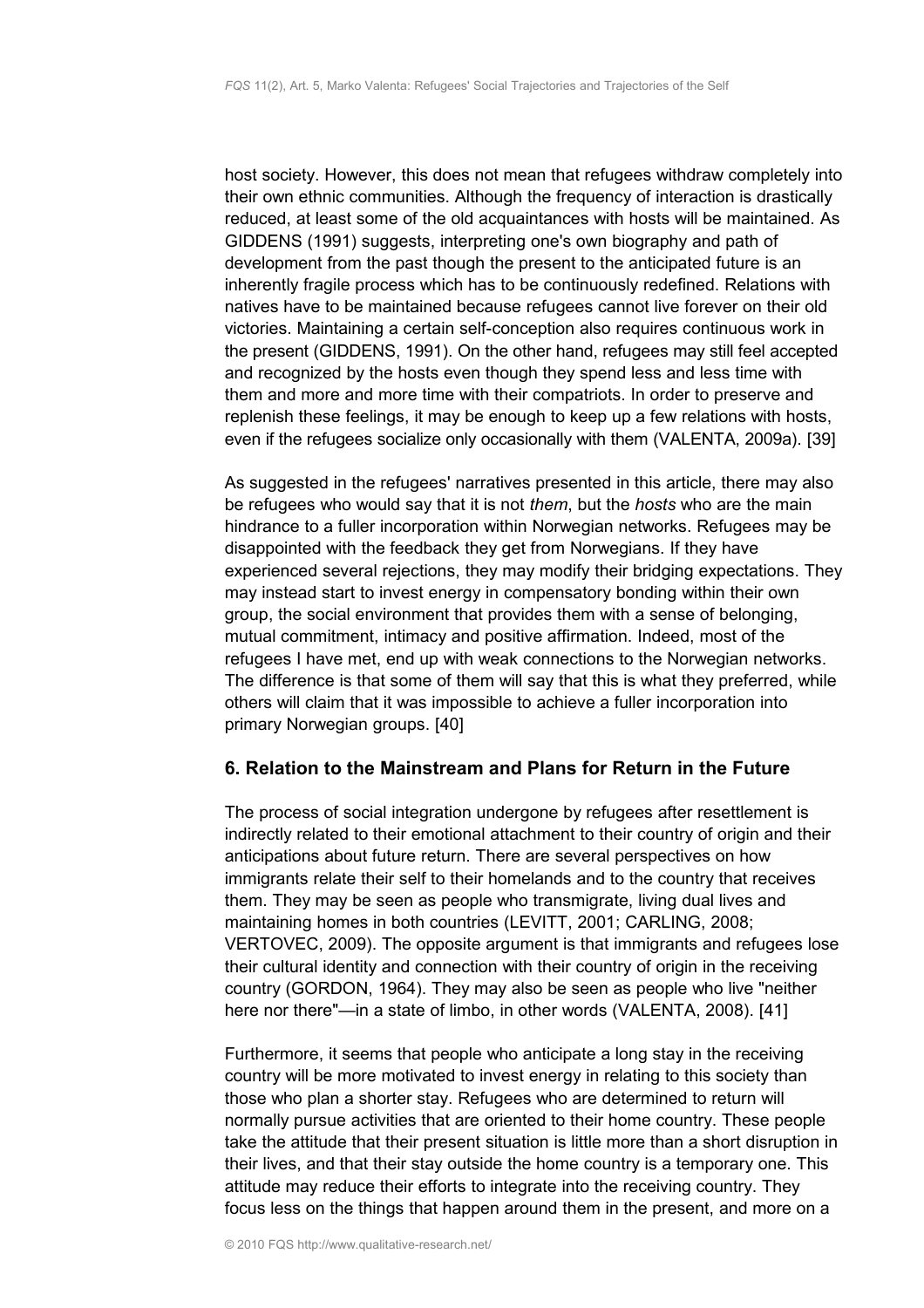continuing idea of themselves as unwillingly and impermanently absent from life in their home country. [42]

As the cases of Ali, Goran and Mira show, the people in my study went through several of these states or oscillated between them. My findings show that the same person's relation to the home country and to the receiving country may shift during a relatively short time. There are some periods and situations where the immigrant honors and glorifies the idea of returning to the home country to the detriment of becoming more attached to the receiving country: in other periods and situations, the same person can glorify Norway and Norwegians to the detriment of attachment with compatriots and the home country. These oscillations between honoring of the biographical and the anticipated self also lead to equivalent reconstructions of their personal biographies. For example, in the first interview Goran said: "We are not youngsters anymore and it is not easy to adjust to all that," while few years later he reconstructed his biography saying: "We were accepted easily since we decided beforehand to adjust to the new environment." Similarly, although Ali rejected ideas about return in earlier interviews, he later claimed that he had never ruled out this alternative in his plans for the future. [43]

People continually reorder their self-identity against the backdrop of the shifting experiences of everyday life (GIDDENS, 1991, p.186). It seems that how refugees relate to the host society and to their home country is indirectly affected by their current experiences and by the level of satisfaction or discontent with the present situation in the host country. There are times in their daily lives when refugees benefit from social inclusion and recognition by indigenous locals. These daily experiences may contribute to making Norway a place where a person feels at home. This current identity, composed of a sense of belonging, inclusion and recognition, may motivate immigrants to continue participating in the context of the host country to the detriment of "the dream of return." In other periods, an individual may be dissatisfied with work and friends in Norway, and feel unrecognized and excluded. At such times when the individual's disaffection with the receiving society is at its peak, the yearning after the home country and a possible return may dominate. As Ali's case demonstrates, dissatisfaction with their present life may make some immigrants re-initiate ideas of a return-thatsolves-everything, where they contrast their current social problems in Norway with a nostalgic picture of the old home. In re-initiating these plans, refugees also re-initiate the comforting idea that their current life in Norway is just a temporary state, preparatory to their "big return." [44]

# <span id="page-16-0"></span>**7. Conclusion**

This article shows that refugees fight continuously on several fronts in order to facilitate more compatible references for self-interpretation. On the one hand, refugees cope continuously in their everyday lives with interactions and relations in the way that they reproduce and confirm the positive or desirable aspects of their previously established self. On the other hand, as self-monitoring actors, refugees modify via constant and reflexive self-examination the self they have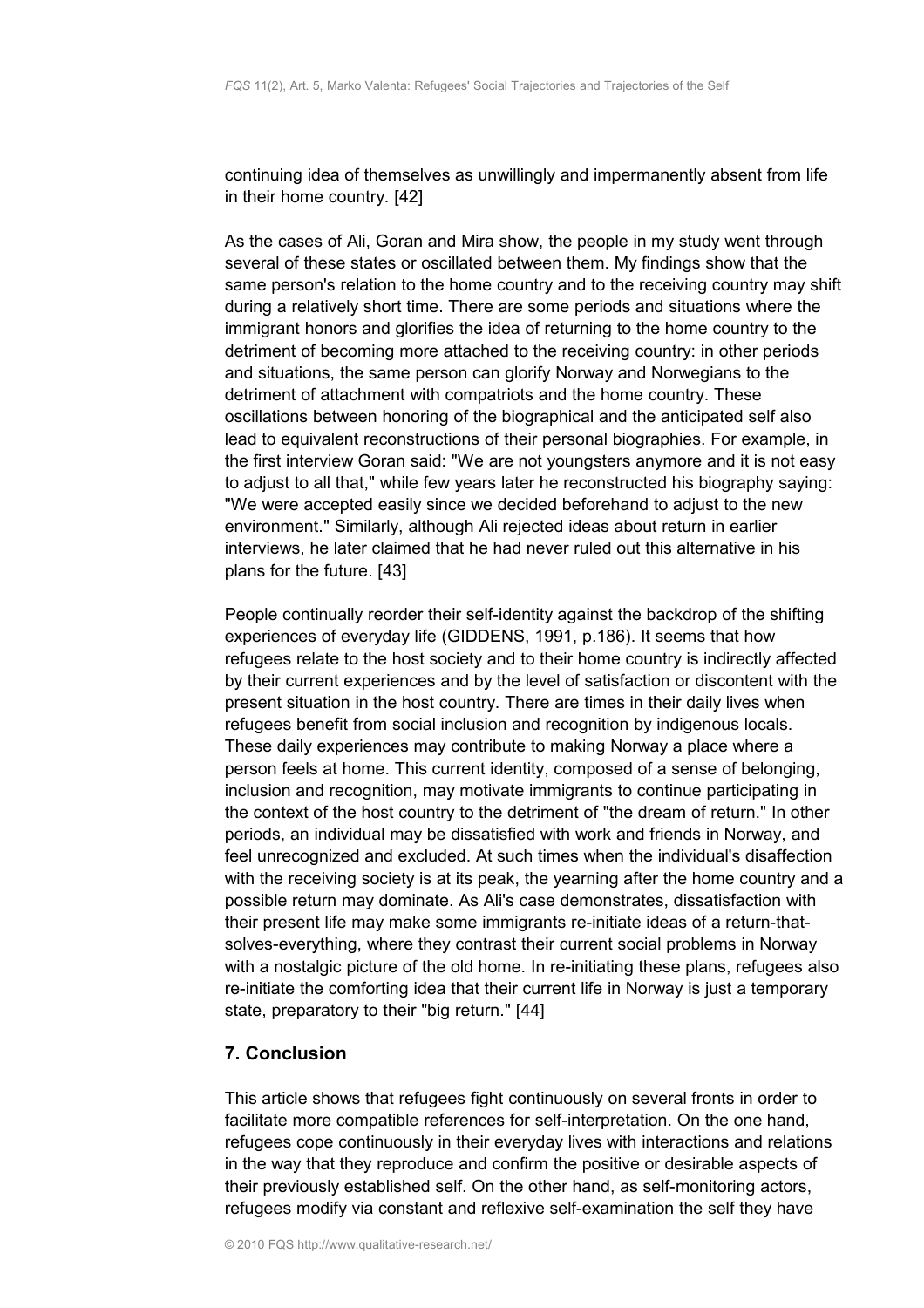established in the past to fit in with existing actions and with their anticipated future (see GIDDENS, 1991). As we have seen from the stories presented in this article, the trajectories of the self are closely linked with refugees' ethno-social preferences and practices. For example, when feelings of belonging and recognition by the mainstream are achieved, the motivation for more intensive sociability with indigenous locals may lessen. Having achieved a measure of security in their new environment, refugees may start to focus more on becoming sociable with their compatriots again. In such cases, having an identity which is respected and accepted by the mainstream is not primarily nourished via daily interactions, but through a worship of the past and an adequate construction of the biographical self. These changes are also linked to the transitions and different phases immigrants go through in their lives, as they establish families, become employed, etc. Nevertheless, the impact of these developments was somewhat understated in the narratives of my informants. Their social trajectories were mainly understood in the light of minority-majority relations and a sense of marginality and non-belonging to the mainstream. [45]

I have argued that the bridging and bonding of refugees is not only related to their past and present, but also closely linked to their anticipated self. We may distinguish between at least two types of anticipations that have an impact on their inclination to bridge with the mainstream: those linked to their repatriation plans and to the length of their stay in Norway, and others connected to hopes and anxieties about rejection or acceptance by the hosts. Refugees who are satisfied with their current life and are optimistic about integration in Norway are less likely to plan repatriation. And refugees who plan to return to their home country as soon as it is feasible may be less inclined to incorporate into the receiving society. [46]

To summarize: refugees' identities are in some cases reproduced with an emphasis on the interactional self, while in other cases they are mostly nourished by the past or anticipated future. In line with GIDDENS, I argued in this article that refugees have to deal with all three points of reference which may alter their biographical accounts. These findings have important methodological connotations. They demonstrate that refugees' biographical accounts should be taken into consideration when examining refugees' identities. Sense of belonging is not only propelled by current day-to-day experiences, but also by experiences and relationships they had in the past. However, interviewers who use this approach must have in mind that refugees' self-biographies are not fixed. Among other things, discrediting episodes from the past and repatriation plans may be suppressed in the light of current daily experiences. Therefore, they should be considered as accounts or versions of socially situated activities presented by interviewees. [47]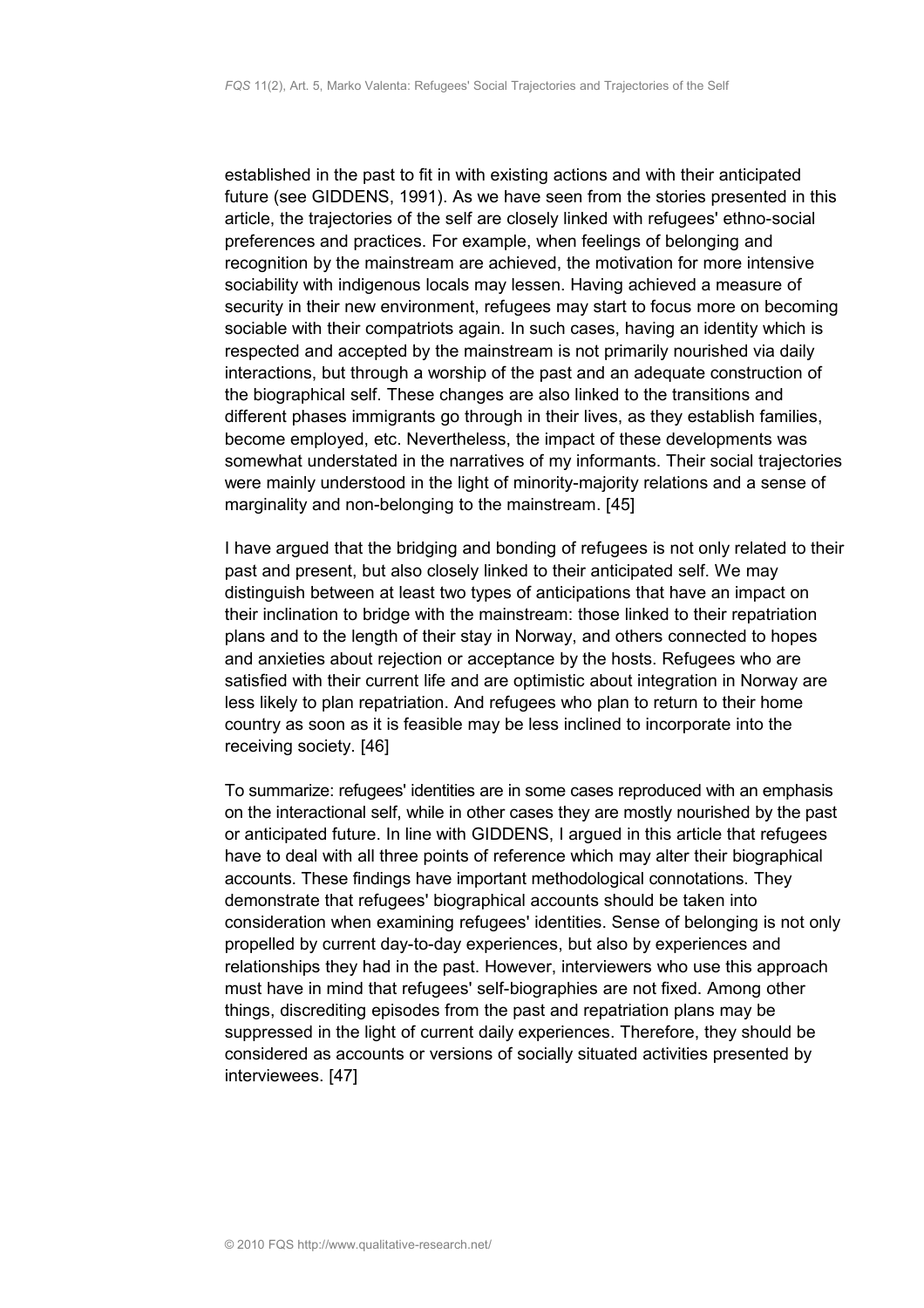### <span id="page-18-0"></span>**References**

Al-Rasheed, Madawi (1994). The myth of return: Iraqi Arabs and Assyrian refugees in London. *Journal of Refugee Studies*, *7*(3), 199-219.

Alvesson, Mats & Sköldberg, Kaj (1994). *Tolkning och reflektion. Vetenskapsfilosofi och kvalitativ metod*. Lund: Studentlitteratur.

Brandhorst, Rosa María (2009). Ethnicity and transnational eelations of Cuban immigrants in Germany. An insight into a case reconstruction. *Forum Qualitative Sozialforschung / Forum: Qualitative Social Research*, *10*(3), Art. 27, [http://nbn-resolving.de/urn:nbn:de:0114-fqs0903277.](http://nbn-resolving.de/urn:nbn:de:0114-fqs0903277)

Brekke, Jan-Paul (2001). *Velkommen og farvel? midlertidig beskyttelse for flyktninger i Norge*. Oslo: Institutt for samfunnsforskning.

Brekke, Jan-Paul (2004). *While we are waiting. Uncertainty and empowerment among asylum seekers in Sweden*. Oslo: Institutt for samfunnsforskning.

Brekke, Jan-Paul & Vevstad, Vigdis (2007). *Reception conditions for asylum seekers in Norway and the EU.* Oslo: Institutt for samfunnsforskning.

Carling, Jørgen (2008). The human dynamic of migrant transnationalism. *Ethnic and Racial Studies*, *31*(8), 1452-1477.

Charmaz, Kathy (2006). *Constructing grounded theory: A practical guide through qualitative analysis*. London: Sage.

Chamberlayne, Prue; Bornat, Joanna & Wengraf, Tom (2000). *The turn to biographical methods in social science*. London: Routledge.

Coffey, Amanda & Atkinson, Paul (1996). *Making sense of qualitative data*. London: Sage.

Eastmond, Marita (2006). Transnational returns and reconstruction in post-war Bosnia and Herzegovina. *International Migration*, *44*(3), 141-166.

Giddens, Anthony (1991). *Modernity and self-identity. Self and society in the late modern age*. Cambridge: Polity Press.

[Glaser, Barney](http://www.qualitative-research.net/index.php/fqs/about/displayMembership/2) & Strauss, Anselm (1967).*The discovery of grounded theory: Strategies for qualitative research*. Chicago: Aldine Publishing Company.

Goffman, Erving (1961). *Asylums*: *Essays on the social situation of mental patients and other inmates*. New York: Doubleday.

Gordon, Milton (1964). *Assimilation in American life: The role of race, religion, and national origins*. New York: Oxford University Press.

Grün, Sonja (2009). Construction of ethnic belonging in the context of former Yugoslavia—the case of a migrant from Bosnia-Herzegovina. *Forum Qualitative Sozialforschung / Forum: Qualitative Social Research*, *10*(3), Art. 22, [http://nbn-resolving.de/urn:nbn:de:0114-fqs0903226.](http://nbn-resolving.de/urn:nbn:de:0114-fqs0903226)

Høgmo, Asle (1997). *Fremmed i det norske hus*: *innvandreres møte med bygdesamfunn, småby og storby*. Oslo: Gyldendal.

Knudsen, John (2005). *Capricious worlds*: *Vietnamese life journeys*. Münster: LIT. Verlag.

Köttig, Michaela; Chaitin, Julia; Linstroth, J.P. & [Rosenthal, Gabriele](http://www.qualitative-research.net/index.php/fqs/about/displayMembership/2) (2009). Preface: Biography and ethnicity: Development and changes in senses of socio-cultural belonging in migrant populations in the US and Germany. *Forum Qualitative Sozialforschung / Forum: Qualitative Social Research*, *10*(2), [http://nbn-resolving.de/urn:nbn:de:0114-fqs0903E12.](http://nbn-resolving.de/urn:nbn:de:0114-fqs0903E12)

Küver, Jan (2009). Cultural and corporate belonging in the course of transnational biographies: A case study of a Sierra Leonean immigrant in Germany. *Forum Qualitative Sozialforschung / Forum: Qualitative Social Research*, *10*(3), Art. 23, [http://nbn-resolving.de/urn:nbn:de:0114-fqs0903234.](http://nbn-resolving.de/urn:nbn:de:0114-fqs0903234)

Levitt, Peggy (2001). *The transnational villagers*. Berkeley: University of California Press.

Lundberg, Svante (1989). *Flyktingskap. Latinamerikansk Exil i Sverige och Västeuropa*. Lund: Arkiv förlag.

Magolda, Peter Mark (2000). Accessing, waiting, plunging in, wondering, and writing: Retrospective sense-making of fieldwork. *Field Methods*, *12*(3), 209-234.

Marshall, Martin (1996). Sampling for qualitative research. *Family Practice*, 13 (3), 522-525.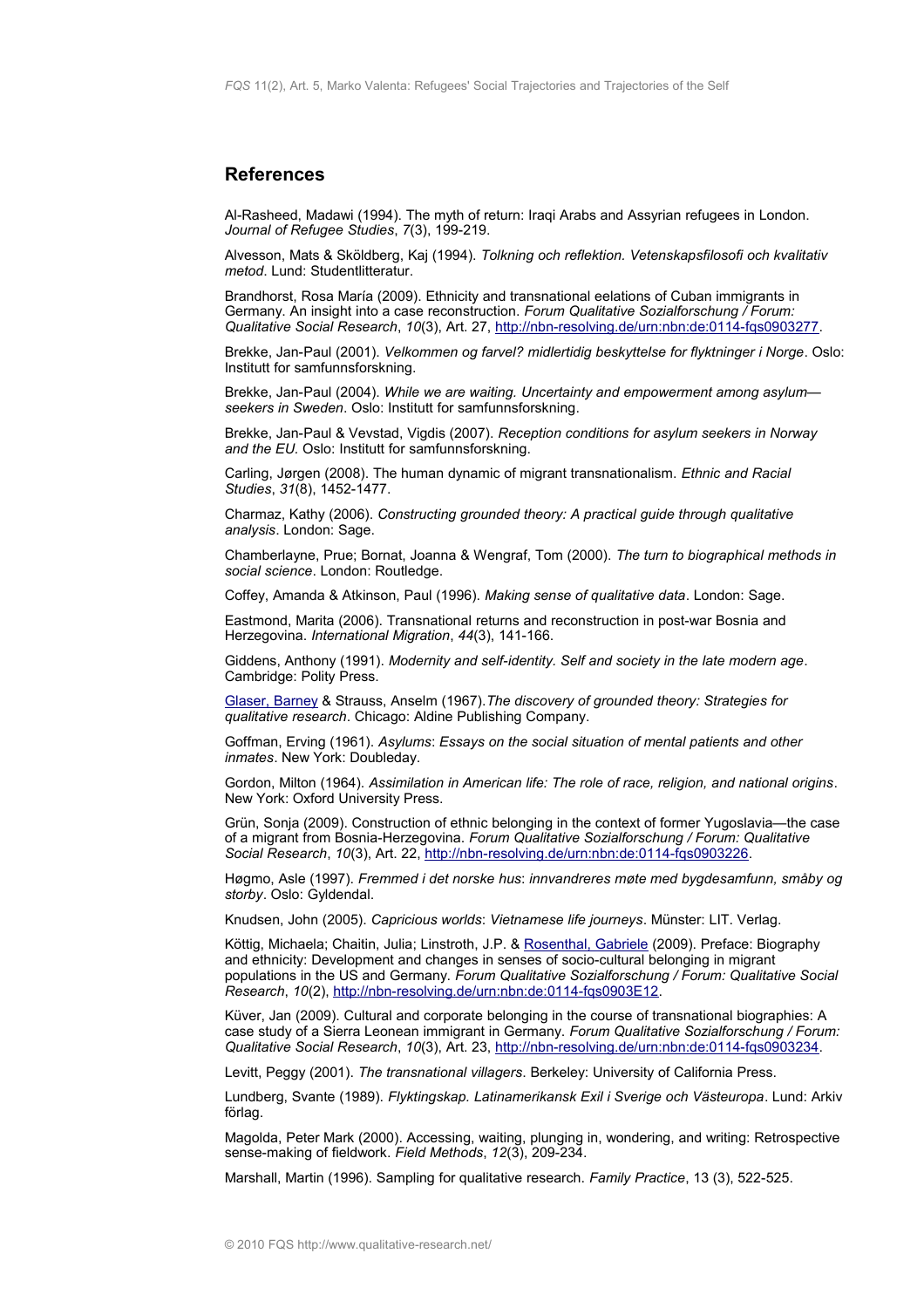Marvasti, Amir (2005). Being middle eastern American: Identity negotiation in the context of the War on terror. *Symbolic Interaction*, *28*(4), 525-547.

Mead, George Herbert (1962 [1934]). *Mind, self and society: From the standpoint of a social behaviorist.* Chicago: University of Chicago.

Miethe, Ingrid (2002). East German dissident biographies in the context of family history. Interdependence of methodological approach, and empirical results, *History of the Family*, *7*(2), 207-224.

Portes, Alejandro & Rumbaut, Ruben (2006). *Immigrant America*: *A portrait*. Berkeley: University of California Press.

Ritchie Jane & Lewis Jane (2003). *Qualitative research practice: A guide for social science students and researchers*. London: Sage.

Rosenthal, Gabriele (1993). Reconstructions of life stories. Principles of selection in generating stories for narrative biographical interviews. *Narrative Study of Lives*, *1*, 59-91.

Rosenthal, Gabriele (2004). Biographical research. In Clive Seale, [Giampietro Gobo,](http://www.qualitative-research.net/index.php/fqs/about/displayMembership/2) Jaber Gubrium & David Silverman (Eds.), *Qualitative research practice* (pp.48-64). London: Sage.

Solheim, Jorun (1990). *Her har du ditt liv. Asylsøkermottaket som sosialt system*. Oslo: Arbeidsforskningsinstituttet.

Stefansson, Anders Holm (1998). Forestillinger om tilbakevenden og hjem bland bosniske flygtninge i Danmark. In Johan Schwartz (Eds.), *Et midlertidig liv* (pp.179-210). København: Nordisk Ministerråd.

Strauss, Anselm & [Corbin, Juliet](http://www.qualitative-research.net/index.php/fqs/about/displayMembership/2) (1998). *Basics of qualitative research techniques and procedures for developing grounded theory*. London: Sage.

Valenta, Marko (2001). *Asylsøkernes opplevelser og mestring av hverdagssamhandlinger.* Trondheim: Norwegian University of Science and Technology.

Valenta, Marko (2008). *Finding friends after resettlement. A study of the social integration of immigrants and refugees, their personal networks and self-work in everyday life. Trondheim:* Norwegian University of Science and Technology.

Valenta, Marko (2009a). Selective networking as identity project: the social integration of first generation immigrants in Norway. *Journal of International Migration and Integration*, *10*(2), 177-195.

Valenta, Marko (2009b). Immigrants' identity negotiations and coping with stigma in different relational frames, *Symbolic Interaction*, *32*(4), 351-371.

Vertovec, Steven (2009). *Transnationalism.* New York: Routlege.

Zinn, Jens O. (2010). The biographical management of risk and uncertainty—British veterans. *Forum Qualitative Sozialforschung / Forum: Qualitative Social Research*, *11*(1), Art. 10, [http://nbn](http://nbn-resolving.de/urn:nbn:de:0114-fqs1001102)[resolving.de/urn:nbn:de:0114-fqs1001102.](http://nbn-resolving.de/urn:nbn:de:0114-fqs1001102)

### <span id="page-19-0"></span>**Author**

*Marko VALENTA* is a sociologist (PhD). He is a post doc at Norwegian University of Science and Technology, Department for Social Work at Health Science. He is also Senior Researcher at NTNU Social Research. He has collaborated in numerous scientific projects and policy evaluations Norway with focus on immigrants and refugees. His research/work interests are integration of immigrants and refugees, labor migration, Diasporas and transnational communities, repatriation of refugees, bilingualism and ethnic relations. He is the author of one book and a numerous research rapports and book chapters. He also published a number of works in professional journals about immigrants and refugees, ethnic relations and ethnic prejudice, integration and resettlement of refugees.

Contact:

Marko Valenta

N-7491 Trondheim

E-mail: [marko.valenta@svt.ntnu.no](mailto:marko.valenta@svt.ntnu.no)